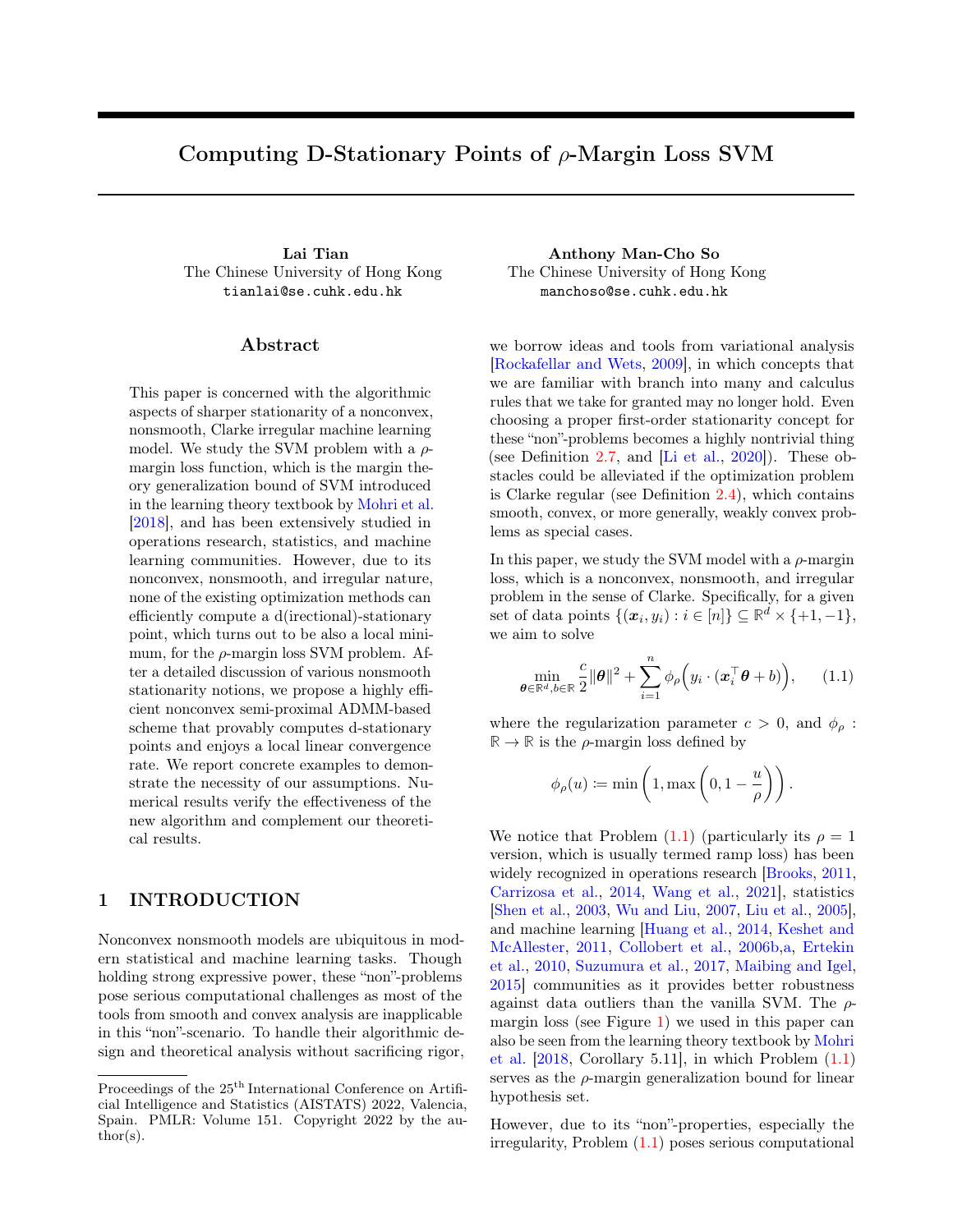challenges in the optimization aspect. Indeed, [Maibing](#page-9-10) [and Igel](#page-9-10) [\[2015\]](#page-9-10) showed that finding a global minimizer for Problem  $(1.1)$  is NP-hard. Thus, we must be satisfied with computing a local minimizer instead, which is still a highly nontrivial task even for a quadratic function. Recently, [Ahmadi and Zhang](#page-9-11) [\[2022\]](#page-9-11) showed that finding a local minimizer is NP-hard generally, while the NP-hardness of detecting local optimality was proven decades ago by [Murty and Kabadi](#page-10-5) [\[1987\]](#page-10-5).

#### 1.1 Prior Arts

In the literature concerning Problem [\(1.1\)](#page-0-0), DC (Difference of Convex) Algorithms are probably the most popular strategies [\[Huang et al.,](#page-9-5) [2014,](#page-9-5) [Keshet and](#page-9-6) [McAllester,](#page-9-6) [2011,](#page-9-6) [Collobert et al.,](#page-9-7) [2006b,](#page-9-7) [Shen et al.,](#page-10-2) [2003,](#page-10-2) [Wu and Liu,](#page-10-3) [2007,](#page-10-3) [Liu et al.,](#page-9-4) [2005,](#page-9-4) [Collobert](#page-9-8) [et al.,](#page-9-8) [2006a,](#page-9-8) [Ertekin et al.,](#page-9-9) [2010\]](#page-9-9) as the nonsmooth part  $\phi_{\rho}$  admits the following DC-decomposition:

$$
\phi_{\rho}(u) = \max\left(1 - \frac{u}{\rho}, 0\right) - \max\left(-\frac{u}{\rho}, 0\right).
$$

However, as pointed out by [Nouiehed et al.](#page-10-6) [\[2019\]](#page-10-6), these DCA-type algorithms only compute so-called DC-critical points (see Definition [2.7\)](#page-3-0), which is a fairly weak notion of stationarity (see Definition [2.7](#page-3-0) and remark afterwards) and depend on the DC-decomposition rather than variational properties of the problem. Indeed, it is easy to construct an example that is DCcritical but not stationary in any conventional sense (see Figure [2\)](#page-4-0). By considering a polyhedral reformulation of Problem [\(1.1\)](#page-0-0), [Suzumura et al.](#page-10-4) [\[2017\]](#page-10-4) proposed a homotopy-type algorithmic framework. However, in Section [4.3,](#page-6-0) we will show that their argument cannot guarantee sharper stationarity convergence. Recently, [Wang et al.](#page-10-1) [\[2021\]](#page-10-1) reported optimality conditions for Problem  $(1.1)$  (specialized to  $\rho = 1$ ) with so-called P-stationarity and carefully computed the closed-form solution of the ramp loss proximal mapping. However, no known algorithm can efficiently compute points satisfying such conditions.

On the other front, for max-structured DC programs, [Pang et al.](#page-10-7) [\[2017\]](#page-10-7) and [Cui et al.](#page-9-12) [\[2018\]](#page-9-12) proposed enhanced DCA schemes for computing d-stationary points (see Definition [2.7\)](#page-3-0), which is arguably the sharpest stationarity type for certain structured DC programs [\[Nouiehed et al.,](#page-10-6) [2019\]](#page-10-6). Nevertheless, as mentioned by [Pang et al.](#page-10-7) [\[2017,](#page-10-7) Section 7], these enhanced DCAs require solving an exponentially large number of subproblems in a single iteration step, which is not even suitable for hundreds of data points. Then, here comes the main question that this paper aims to answer:

Can we compute d-stationary points efficiently for SVM with ρ-margin loss?

<span id="page-1-0"></span>

Figure 1: Hinge loss, ramp loss, and  $\rho$ -margin loss.

#### 1.2 Contributions

We highlight the main contributions of this paper as follows:

- We propose a highly efficient *nonconvex* semiproximal ADMM procedure, which provably computes a d-stationary point (which is also local minimal, see Proposition  $3.5$ ), of Problem  $(1.1)$ .
- We show that the distance between the nonconvex ADMM generated sequence and the set of d-stationary points enjoys a local linear convergence rate to zero.
- We provide a detailed discussion on existing computing strategies and report concrete examples to demonstrate their incapability in sharp stationarity computing.

Notations. Most of the notations used in this paper are standard. Throughout this paper, scalars, vectors, and matrices are denoted by lowercase letters, boldface lowercase letters, and boldface uppercase letters, respectively;  $\|\boldsymbol{x}\|$  is the Euclidean norm of  $\boldsymbol{x}$ ;  $\|\boldsymbol{A}\|$  is the operator norm of **A**; for a set  $S \subseteq \mathbb{R}^n$  and point **x**,  $dist(x, S) \coloneqq \inf_{y \in S} ||y - x||$ ;  $A \oplus B$  denotes the direct sum of A and  $B$ ;  $A \odot B$  is the Hadamard product of **A** and **B**; we use prox :  $\mathbb{R}^n \to \mathbb{R}^n$  for the proximal operator, and use  $\text{Prox}: \mathbb{R}^n \implies \mathbb{R}^n$  for set-valued proximal mapping (similarly, arg and Arg); cl  $S$  denotes the closure of set  $S; \mathbb{B}_{\epsilon}(\boldsymbol{x}) \coloneqq \{\boldsymbol{v} : ||\boldsymbol{v}-\boldsymbol{x}|| \leq \epsilon\}; \text{Co }S \text{ is the }$ convex hull of set S;  $\sigma_i(A)$  is the *i*-th largest singular value;  $e_i$  is the *i*-th column of identity matrix.

### 2 PRELIMINARIES

In this section, we will introduce the necessary background on variational analysis for our development. As the problem we are interested in is nonconvex and nonsmooth, conventional tools from smooth or convex analysis will be inapplicable.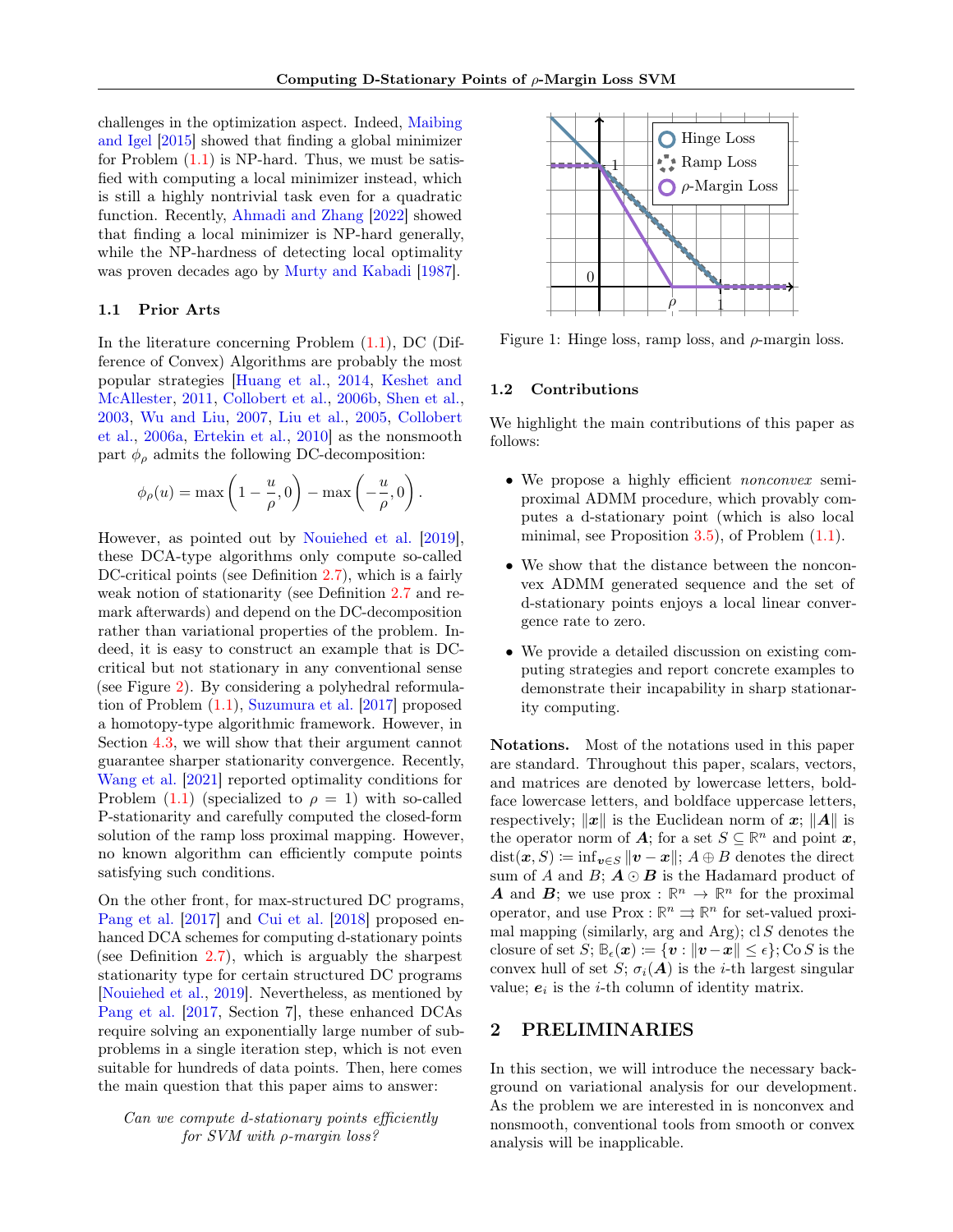| Category           | Algorithms                   | Stationarity | Per-Iter. Compl.      | Rate         |
|--------------------|------------------------------|--------------|-----------------------|--------------|
| DCA (incl. CCCP)   | Huang et al., 2014           |              | $\mathrm{poly}(n, d)$ |              |
|                    | [Wu and Liu, 2007]           | DC-critical  |                       |              |
|                    | Brooks, 2011]                |              |                       |              |
| Nonmonotone MM     | Cui et al., 2018             | d-stationary | $O(2^n)$              |              |
| Subgradient Method | [Davis et al., 2020]         | C-stationary | $\mathrm{poly}(n, d)$ |              |
|                    | Majewski et al., 2018        |              |                       |              |
| Homotopy Algorithm | Suzumura et al., 2014, 2017] | $\equiv$ 1   | $\mathrm{poly}(n, d)$ |              |
| Semi-proximal ADMM | Algorithm 1                  | d-stationary | $\mathrm{poly}(n, d)$ | local linear |

.

Table 1: Algorithms for Problem [\(1.1\)](#page-0-0), stationarity, computational complexity, and convergence rate.

 $^1$  See Section [4.3.](#page-6-0)

#### 2.1 Generalized Differentiation Theory

To tell the subtle difference between various stationary concepts and appreciate the benefit of computing sharper stationary points, we recall several notions from nonsmooth analysis in this section. We will confine the discussion to locally Lipschitz and directional differentiable functions as our Problem  $(3.1)$  is exactly in that class. To begin, let us recall the directional derivative and Clarke generalized subderivative of a locally Lipschitz functon  $f : \mathbb{R}^n \to \mathbb{R}$ , which will play fundamental roles in the analyses and definitions of other notions.

Definition 2.1 (directional derivative). Given a point  $\boldsymbol{x}$  and direction  $\boldsymbol{d}$ , the directional derivative of f at  $\boldsymbol{x}$ in the direction  $\boldsymbol{d}$  is defined by

$$
f'(\boldsymbol{x};\boldsymbol{d}) \coloneqq \lim_{t \searrow 0} \frac{f(\boldsymbol{x}+t\boldsymbol{d})-f(\boldsymbol{x})}{t}.
$$

Definition 2.2 (Clarke subderivative). Given a point x and direction d, the Clarke directional derivative of f at  $x$  in the direction  $d$  is defined by

$$
f^{\circ}(\boldsymbol{x};\boldsymbol{d}) \coloneqq \limsup_{\substack{\boldsymbol{x}' \to \boldsymbol{x} \\ t \searrow 0}} \frac{f(\boldsymbol{x}' + t\boldsymbol{d}) - f(\boldsymbol{x}')}{t}.
$$

Using Rademacher's Theorem [\[Rockafellar and Wets,](#page-10-0) [2009,](#page-10-0) Theorem 9.60], the Clarke subdifferential of a locally Lipschitz function can be defined as follows [\[Rockafellar and Wets,](#page-10-0) [2009,](#page-10-0) Theorem 9.61]:

<span id="page-2-1"></span>Definition 2.3 (Clarke subdifferential). Given a point  $x$ , the Clarke subdifferential of f at  $x$  is defined by

$$
\partial_C f(\boldsymbol{x}) := \mathrm{Co}\left\{\boldsymbol{s} : \exists \boldsymbol{x}' \rightarrow \boldsymbol{x}, \nabla f(\boldsymbol{x}') \text{ exists}, \nabla f(\boldsymbol{x}') \rightarrow \boldsymbol{s}\right\}
$$

We remark that  $\partial_{\mathcal{C}} f(x)$  is convex and can be equivalently defined as the closed convex set whose support

function is  $f^{\circ}(\boldsymbol{x};\cdot)$ . Now, we introduce the notion of Clarke regularity with Clarke subderivative.

<span id="page-2-0"></span>Definition 2.4 (Clarke regularity [\[Clarke,](#page-9-15) [1990,](#page-9-15) Definition 2.3.4]). A locally Lipschitz function  $f : \mathbb{R}^n \to \mathbb{R}$ is regular at  $x \in \mathbb{R}^n$  if for every  $d \in \mathbb{R}^n$ , the ordinary directional derivative  $f'(\boldsymbol{x}; \boldsymbol{d})$  exists and

$$
f^{\circ}(\boldsymbol{x};\boldsymbol{d})=f'(\boldsymbol{x};\boldsymbol{d}).
$$

An important implication of regularity is the validity of various subdifferential calculus rules, which allows sharper characterization of first-order stationarity [\[Rockafellar and Wets,](#page-10-0) [2009,](#page-10-0) Theorem 10.6, Corollary 10.9]; see [\[Li et al.,](#page-9-1) [2020\]](#page-9-1) for a quick overview.

To characterize the local behavior of f from a variational perspective, we need the notion of Fréchet subdifferential [\[Rockafellar and Wets,](#page-10-0) [2009,](#page-10-0) Exercise 8.4], which has a close relation with d-stationarity (see Definition [2.7](#page-3-0) and Proposition [3.2\)](#page-3-2) and is defined as follows:

Definition 2.5 (Fréchet subdifferential). Given a point x, the Fréchet subdifferential of a locally Lipschitz and directional differentiable function  $f$  at  $x$  is defined by

$$
\widehat{\partial} f(\boldsymbol{x}) := \{ \boldsymbol{s} : \boldsymbol{s}^\top \boldsymbol{d} \leq f'(\boldsymbol{x}; \boldsymbol{d}) \text{ for all } \boldsymbol{d} \}.
$$

Though enjoying great variational properties, Fréchet subdifferential is not a robust notion as its graph is not closed (or,  $\partial f$  is not outer semi-continuous, see Definition [2.9\)](#page-3-3). Therefore, the following limiting version generalized subdifferential [\[Rockafellar and Wets,](#page-10-0) [2009,](#page-10-0) Theorem 8.3(b)] is sometimes more convenient:

Definition 2.6 (limiting subdifferential). Given a point  $x$ , the limiting subdifferential of a locally Lipschitz and directional differentiable function  $f$  at  $x$  is defined by

$$
\partial f(\boldsymbol{x}) \coloneqq \limsup_{\boldsymbol{x}' \to \boldsymbol{x}} \widehat{\partial} f(\boldsymbol{x}'),
$$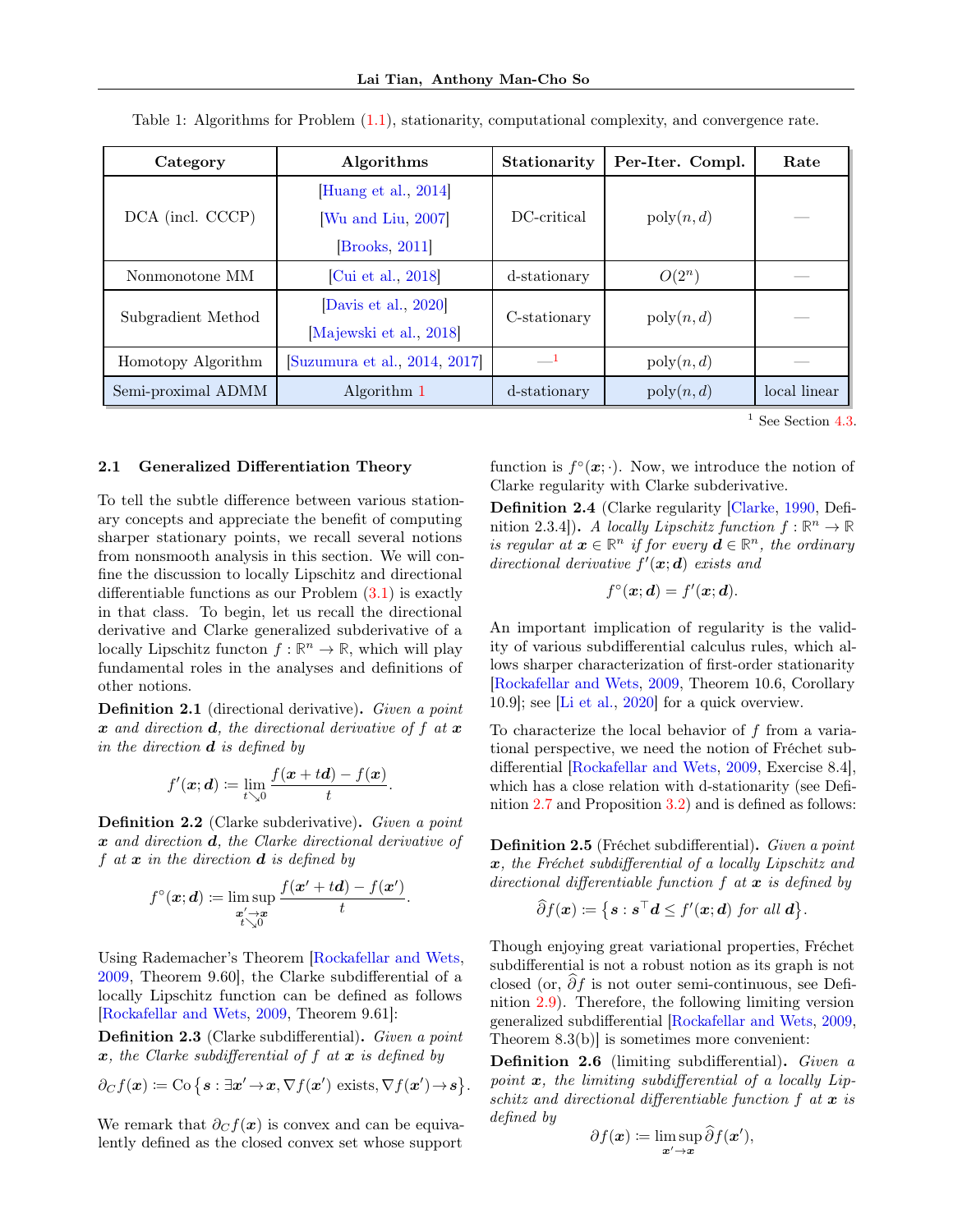where the outer limit is taken in the set-valued mapping sense (see [\[Rockafellar and Wets,](#page-10-0) [2009,](#page-10-0) 5(1)]).

#### 2.2 Stationarity Notions

Now, let us introduce various stationarity notions for a nonconvex nonsmooth problem.

<span id="page-3-0"></span>Definition 2.7. For a locally Lipschitz and directionally differentiable DC function  $f = h - g$ , a point  $\bar{x}$  is

(a) local minimal if there exists  $\epsilon > 0$ :

$$
f(\mathbf{y}) \geq f(\bar{\mathbf{x}}), \quad \forall \mathbf{y} \in \mathbb{B}_{\epsilon}(\bar{\mathbf{x}});
$$

(b)  $d(irectional)$ -stationary if:

$$
f'(\bar{\boldsymbol{x}}; \boldsymbol{d}) \geq 0, \ \forall \boldsymbol{d} \in \mathbb{R}^n;
$$

(c)  $\mathbf{l}(initial)$ -stationary if:

$$
0\in\partial f(\bar{\bm{x}});
$$

(d)  $C(larke)$ -stationary if:

$$
0\in\partial_{C}f(\bar{\boldsymbol{x}})\quad\Leftrightarrow\quad f^{\circ}(\bar{\boldsymbol{x}};\boldsymbol{d})\geq0,\ \forall\boldsymbol{d}\in\mathbb{R}^{n};
$$

(e)  $DC\text{-}critical$  if:

$$
\partial h(\bar{\bm{x}}) \cap \partial g(\bar{\bm{x}}) \neq \emptyset.
$$

By [\[Rockafellar and Wets,](#page-10-0) [2009,](#page-10-0) Theorem 8.6, 8.15, 8.49], the following relation holds (see also [\[Li et al.,](#page-9-1) [2020\]](#page-9-1)):

$$
\{(a)\}\ \subseteq\ \{(b)\}\ \subseteq\ \{(c)\}\ \subseteq\ \{(d)\}\ \subseteq\ \{(e)\}.
$$

If the problem is Clarke regular, we have the following tighter relation:

$$
\{(a)\}\ \subseteq\ \{(b)\}\ =\ \{(c)\}\ =\ \{(d)\}\ \subseteq\ \{(e)\}.
$$

Remark 2.8. Note that the DC-criticality in Definition [2.7](#page-3-0) is actually dependent on the DC-decomposition  $f = h - g$  of the function. How to find the best DC-decomposition is still an important open problem [\[Migdalas and Pardalos,](#page-9-16) [2018\]](#page-9-16). An illustration of various stationarity notions is provided in Figure [2.](#page-4-0) See its caption for more information. Besides, it is notable here that for Problem  $(1.1)$ , we actually have the sharper stationarity relation  $\{(a)\} = \{(b)\}\$ , see Proposition [3.5.](#page-5-0)

#### 2.3 Other Useful Notions

<span id="page-3-3"></span>Below we record some other notions that will be useful for our reference and development. These definitions are taken from [\[Rockafellar and Wets,](#page-10-0) [2009,](#page-10-0) Definition 5.4] and [\[Rockafellar and Wets,](#page-10-0) [2009,](#page-10-0) Definition 1.23].

Definition 2.9 (outer semi-continuity). A set-valued  $mapping S: \mathbb{R}^n \rightrightarrows \mathbb{R}^n$  is outer semi-continuous (osc) at  $\bar{x}$  if

$$
\limsup_{\bm{x}\to\bar{\bm{x}}}S(\bm{x})\subset S(\bar{\bm{x}}).
$$

<span id="page-3-5"></span>**Definition 2.10** (prox-boundedness). A function  $f$ :  $\mathbb{R}^n \to \overline{\mathbb{R}}$  is prox-bounded if there exists  $\lambda > 0$  such that  $f(\text{Prox}_{\lambda f}(\boldsymbol{x})) > -\infty$  for some  $\boldsymbol{x} \in \mathbb{R}^n$ .

# 3 MAIN RESULTS

In this section, we reformulate Problem  $(1.1)$  into a compact form and consider the computation of d-stationary points (see Definition [2.3\)](#page-2-1) of the following nonconvex, nonsmooth, and irregular problem:

<span id="page-3-1"></span>
$$
\min_{\mathbf{w}\in\mathbb{R}^{d+1}} F(\mathbf{w}) \coloneqq f(\mathbf{w}) + g(\mathbf{Z}\mathbf{w}),\tag{3.1}
$$

where we define  $w = \begin{bmatrix} \theta \\ \frac{\theta}{\mu} \end{bmatrix}$ b  $\Big] \in \mathbb{R}^{d+1},$ 

$$
f(\boldsymbol{w}) \coloneqq \frac{c}{2} ||\boldsymbol{w}||_{\boldsymbol{K}}^2 = \frac{c}{2} \boldsymbol{w}^\top \boldsymbol{K} \boldsymbol{w}, \quad g(\boldsymbol{q}) \coloneqq \sum_{i=1}^n \phi_{\rho}(q_i),
$$

and the *i*-th row of  $\mathbf{Z} \in \mathbb{R}^{n \times (d+1)}$  as

$$
\boldsymbol{z}_i = \left[\begin{array}{c} y_i \boldsymbol{x}_i \\ y_i \end{array}\right] \in \mathbb{R}^{d+1}, \boldsymbol{K} = \left[\begin{array}{cc} \mathbb{I}_{d \times d} & 0 \end{array}\right] \in \mathbb{R}^{(d+1) \times (d+1)}.
$$

#### 3.1 Algorithm: Semi-proximal ADMM

To begin, we make the following surjectivity assumption on Z, which is crucial for the dual characterization of d-stationarity and convergence of the ADMM scheme. We will elaborate on that assumption in Section [4.4.](#page-6-1)

<span id="page-3-4"></span>Assumption 3.1 (surjective). The matrix  $Z \in$  $\mathbb{R}^{n \times (d+1)}$  in Problem [\(3.1\)](#page-3-1) is surjective and  $\sigma :=$  $\sigma_n(\mathbf{Z}) > 0.$ 

The following characterization of a d-stationary point is convenient for both analysis and computation.

<span id="page-3-2"></span>Proposition 3.2 (dual d-stationarity characterization). If Assumption [3.1](#page-3-4) holds, then a point  $w$  is d-stationary  $of F$  if and only if

$$
0 \in \nabla f(\boldsymbol{w}) + \boldsymbol{A}^\top \widehat{\partial} g(\boldsymbol{A}\boldsymbol{w}).
$$

Proof. By [\[Rockafellar and Wets,](#page-10-0) [2009,](#page-10-0) Exercise 8.4], w is d-stationary if and only if  $0 \in \widehat{\partial} F(\boldsymbol{w})$ . Then, the relation is immediate from [\[Rockafellar and Wets,](#page-10-0) [2009,](#page-10-0) Corollary 8.8(c), Exercise 10.7].  $\Box$ 

The main contribution of this section is algorithmic ideas that provably computes a point  $w$  satisfying the dual characterization of d-stationarity (see Proposition [3.2\)](#page-3-2). Before the new development, we highlight the key difficulties below: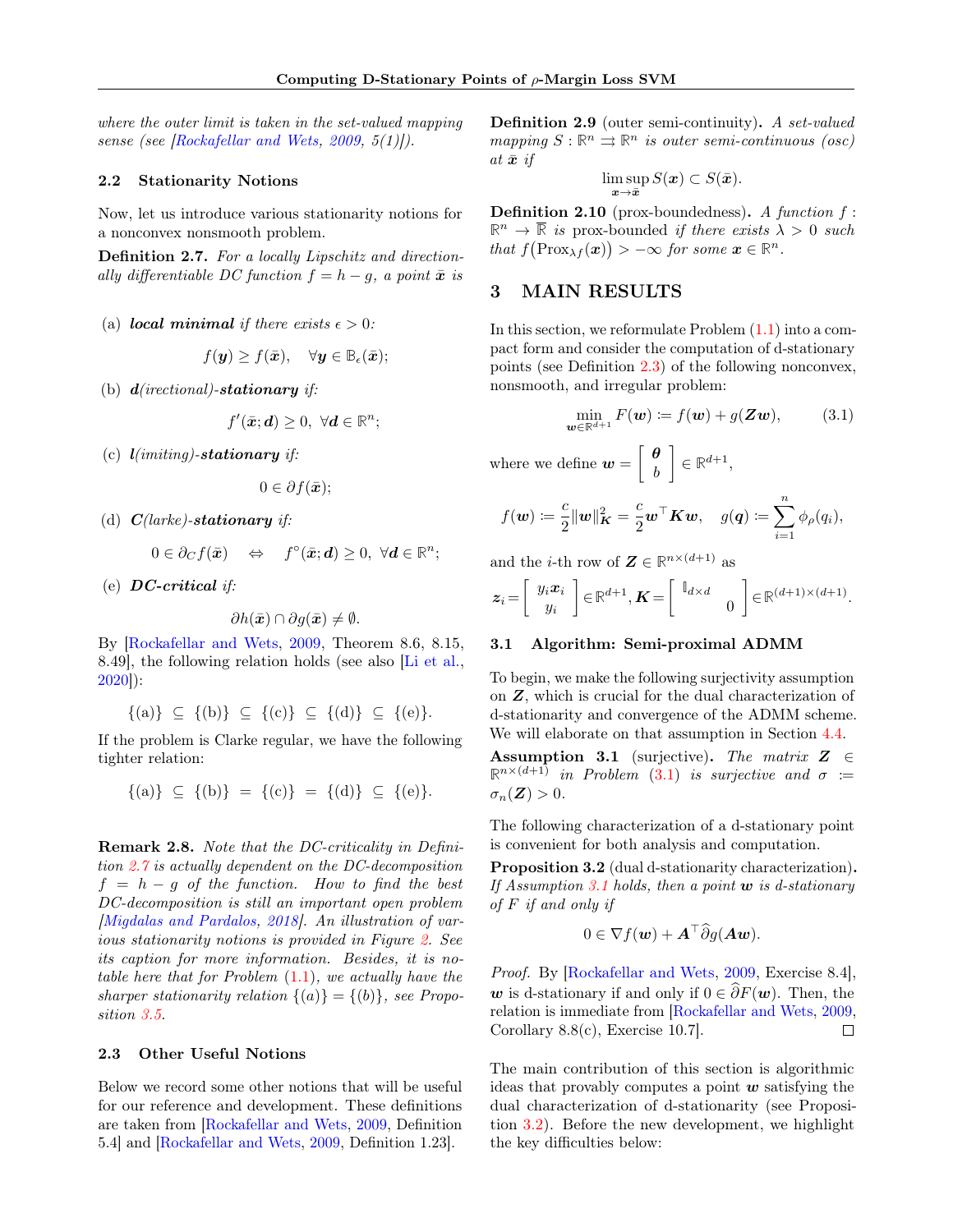<span id="page-4-0"></span>

Figure 2: Illustration of various stationarities. In the left subfigure,  $\{local min.\} = \{x_2\}, \{d\text{-stat.}\} = \{x_2\},\$  ${l-stat.} = {x_1, x_2}$ , and  ${C-stat.} = {x_1, x_2, x_3}$ . In the right subfigure, we consider a simple DC function  $f_2(x) \coloneqq h_1(x) + h_2(x) = \max\{x, 0\} - \max\{-x, 0\} = x.$ Then,  $x_4 = 0$  is DC-critical while it is obviously not stationary in any conventional (d-, l-, or even C-) sense.

- The first difficulty is the irregularity of the term g in the sense of Clarke. The lack of Clarke regularity may lead to invalidation of subdifferential calculus rules and thus difficulties in computing and characterizing sharper stationarity.
- The second difficulty, which is a consequence of the first one but specific to d-stationarity, is the lack of outer semi-continuity of the Fréchet subdifferential mapping. In other words, the graph of the set-valued mapping  $\partial F(\cdot)$  is not closed, which implies that even if we generate a sequence satisfying  $\mathbf{w}^k \to \mathbf{w}^*, \mathbf{v}^k \in \widehat{\partial} F(\mathbf{w}^k), \mathbf{v}^k \to 0$ , we cannot say  $0 \in \partial F(\boldsymbol{w}^*)$ , which invalidates the conventional convergence analysis that relies on the outer semi-continuity of a subdifferential mapping. An illustration of that issue with Figure [2](#page-4-0) is that considering  $x^k \nearrow x_1$ , we have  $v^k \in \partial f(x^k), v^k \to 0$  as  $k \to +\infty$ . So  $0 \in \partial f(x_1)$ . However, it holds that  $0 \notin \widehat{\partial} f(x_1) = \emptyset.$

To proceed, with the operator splitting technique, we introduce the following reformulation of Problem [\(3.1\)](#page-3-1):

$$
\min_{\mathbf{w}\in\mathbb{R}^{d+1},\mathbf{q}\in\mathbb{R}^n} Q(\mathbf{w},\mathbf{q}) := f(\mathbf{w}) + g(\mathbf{q})
$$
  
s.t.  $\mathbf{Z}\mathbf{w} = \mathbf{q}.$  (MSVM)

Then, we tackle the above reformulation with a nonconvex semi-proximal ADMM scheme. The augmented Lagrangian for Problem [\(MSVM\)](#page-4-2) can be written as:

$$
L_{\beta}(\boldsymbol{w},\boldsymbol{q},\boldsymbol{\lambda})\coloneqq f(\boldsymbol{w})+g(\boldsymbol{q})+\langle\boldsymbol{\lambda},\boldsymbol{Z}\boldsymbol{w}-\boldsymbol{q}\rangle+\frac{\beta}{2}\|\boldsymbol{Z}\boldsymbol{w}-\boldsymbol{q}\|^2,
$$

where  $\beta \geq 0$  is the dual step size,  $\lambda \in \mathbb{R}^n$  is the Lagrange multiplier. To ensure convergence in such a nonconvex scenario, we need a cautiously chosen dual step size β. The overall iteration scheme can be summarized into the following diagram:

<span id="page-4-1"></span>

| Algorithm 1 Nonconvex Semi-proximal ADMM                                                                                                                                  |  |  |  |  |
|---------------------------------------------------------------------------------------------------------------------------------------------------------------------------|--|--|--|--|
| <b>Input:</b> $\mathbf{Z} \in \mathbb{R}^{(d+1)\times n}$ , choose $\gamma > 0, c > 0$ and                                                                                |  |  |  |  |
| $\beta > 1 + \max \left\{ \frac{2\left(1 + \left\ \frac{1}{n}\sum_{i=1}^{n} x_i\right\ ^2\right)}{\sigma \sigma^2}, \frac{2}{n\sigma^2}, \frac{4}{cn\sigma^4} \right\}.$  |  |  |  |  |
| for all $k \in \{0, 1, 2, \}$ do                                                                                                                                          |  |  |  |  |
| $\boldsymbol{q}^{k+1} \in \text{Arg}\min L_{\beta}(\boldsymbol{w}^k, \boldsymbol{q}, \boldsymbol{\lambda}^k) + \frac{\gamma}{2} \ \boldsymbol{q} - \boldsymbol{q}^k\ ^2,$ |  |  |  |  |
| $\mathbf{w}^{k+1} = \arg \min L_{\beta}(\mathbf{w}, \mathbf{q}^{k+1}, \mathbf{\lambda}^k),$                                                                               |  |  |  |  |
| $\lambda^{k+1} = \lambda^k + \beta (Zw^{k+1} - q^{k+1}).$                                                                                                                 |  |  |  |  |

end for

In the sequel, we will detail the practical updating computation of each variable.

#### $3.1.1$  $q^{k+1}$  Updating Step

To compute  $q^{k+1}$ , we note that the *q*-subproblem can be rewritten as the following nonconvex proximal problem:

$$
\boldsymbol{q}^{k+1}\in \mathrm{Prox}_{\frac{1}{\beta+\gamma}g}\left(\frac{\beta}{\beta+\gamma}\left(\boldsymbol{Z}\boldsymbol{w}^k+\frac{1}{\beta}\boldsymbol{\lambda}^k\right)+\frac{\gamma}{\beta+\gamma}\boldsymbol{q}^k\right),\,
$$

where  $Prox_{\frac{1}{\beta+\gamma}g}: \mathbb{R}^n \implies \mathbb{R}^n$  is a set-valued mapping due to the nonconvexity of  $q$ . In general, evaluation of a nonconvex proximal operator can be extremely difficult. Note that  $g(v) = \sum_{i=1}^{n} \phi_{\rho}(v_i)$  is separable and

$$
\mathrm{Prox}_{\lambda g}(\boldsymbol{v}) = \bigoplus_{i=1}^n \mathrm{Prox}_{\lambda \phi_{\rho}}(v_i).
$$

We provide the following closed-form solution for the one-dimensional separated term  $Prox_{\lambda\phi_{\rho}}$ :

<span id="page-4-3"></span>**Lemma 3.3** (proximal operator). For  $0 < \lambda < 2\rho^2$ , it holds

<span id="page-4-2"></span>
$$
\text{Prox}_{\lambda\phi_{\rho}}(v) = \begin{cases} \n\{v\} & \text{for} \quad v < -\frac{\lambda}{2\rho}, \\ \n\{v, v + \frac{\lambda}{\rho}\} & \text{for} \quad v = -\frac{\lambda}{2\rho}, \\ \n\{v + \frac{\lambda}{\rho}\} & \text{for} \quad -\frac{\lambda}{2\rho} < v \le \rho - \frac{\lambda}{\rho}, \\ \n\{\rho\} & \text{for} \quad \rho - \frac{\lambda}{\rho} < v \le \rho, \\ \n\{v\} & \text{for} \quad v > \rho. \n\end{cases}
$$

For  $0 < 2\rho^2 \leq \lambda$ , we have

$$
\text{Prox}_{\lambda\phi_{\rho}}(v) = \begin{cases} \n\{v\} & \text{for} \quad v < \rho - \sqrt{2\lambda}, \\ \n\{v, \rho\} & \text{for} \quad v = \rho - \sqrt{2\lambda}, \\ \n\{\rho\} & \text{for} \quad \rho - \sqrt{2\lambda} < v < \rho, \\ \n\{v\} & \text{for} \quad v \ge \rho. \n\end{cases}
$$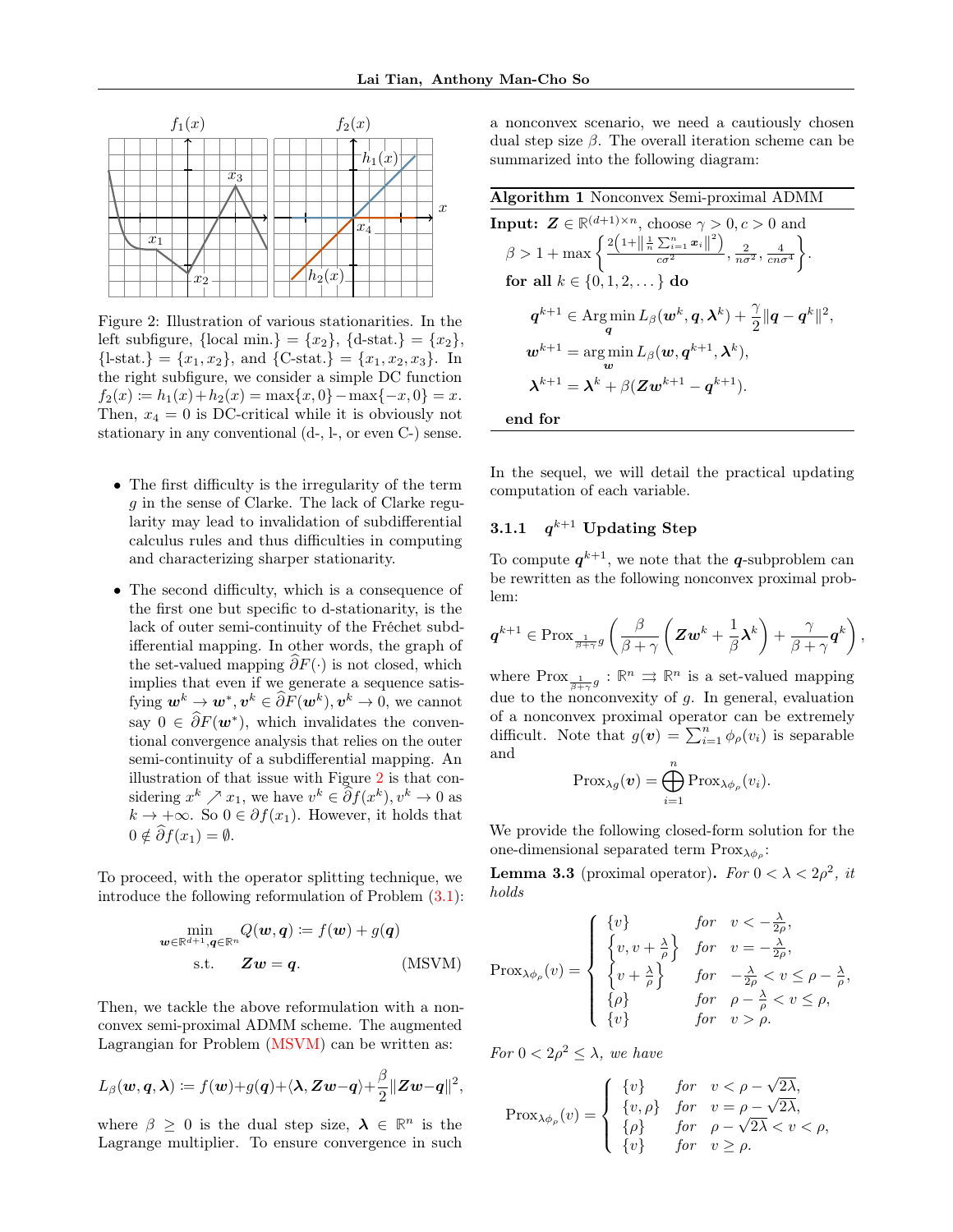# 3.1.2  $w^{k+1}$  Updating Step

In the w-subproblem, to compute  $w^{k+1}$ , we need to solve the following linear system:

$$
\left(c\boldsymbol{K}+\beta\boldsymbol{Z}^{\top}\boldsymbol{Z}\right)\boldsymbol{w}^{k+1}=\boldsymbol{Z}^{\top}\left(\beta\boldsymbol{q}^{k+1}-\boldsymbol{\lambda}^{k}\right).
$$

The following proposition certifies the existence and uniqueness of solution  $w^{k+1}$ :

<span id="page-5-3"></span>**Proposition 3.4.** Let  $p = n\beta \cdot ||\frac{1}{n} \sum_{i=1}^{n} x_i||^2$ . For any  $c > 0, \beta > 0$ , we have

$$
(c\mathbf{K} + \beta \mathbf{Z}^{\top} \mathbf{Z}) \succcurlyeq \mu \cdot \mathbf{I},
$$

where  $\mu > 0$  and defined by

$$
\mu := \frac{1}{2} \left( c + n\beta + p - \sqrt{(c - n\beta)^2 + 2p(c + n\beta) + p^2)} \right),
$$

which reduces to  $\mu = \min\{c, \beta n\}$  if the data points are centered and thus  $p = 0$ .

We pre-compute  $(c\boldsymbol{K} + \beta \boldsymbol{Z} \boldsymbol{Z}^{\top})^{-1} \boldsymbol{Z}^{\top} \in \mathbb{R}^{n \times (d+1)},$ which by careful matrix partition will cost  $O(n^2d)$ . But in every iteration, we only need to do matrix-vector product computation and never re-compute the matrix inverse again, which only costs  $O(nd)$ .

#### 3.2 Convergence Analysis

Following the idea of [\[Cui et al.,](#page-9-17) [2020,](#page-9-17) Proposition 4.1], for our specific MSVM problem, we claim that d-stationarity is necessary and sufficient for local optimality.

<span id="page-5-0"></span>**Proposition 3.5.** A point  $w$  is local minimal for Problem  $(3.1)$  if and only if **w** is d-stationary.

It is well-known that the first-order condition, e.g., d-stationarity, is only necessary for local optimality (see [\[Rockafellar and Wets,](#page-10-0) [2009,](#page-10-0) Theorem 10.1]). The sufficient optimality conditions usually require some sort of convexity [\[Rockafellar and Wets,](#page-10-0) [2009,](#page-10-0) Theorem 8.15] or second-order information [\[Rockafellar](#page-10-0) [and Wets,](#page-10-0) [2009,](#page-10-0) Theorem 13.24]. Luckily, as shown in Proposition [3.5,](#page-5-0) for the  $\rho$ -margin loss SVM problem, d-stationarity is sufficient for local minimality, which is the tightest stationarity that we can hope for without knowing more global information.

We notice that recently [\[Suzumura et al.,](#page-10-4) [2017,](#page-10-4) Theorem 4] report a KKT-type necessary and sufficient condition for local minimality of Problem [\(3.1\)](#page-3-1). However, it turns out that their argument is flawed. We will provide a detailed discussion on that issue and a concrete counterexample to [\[Suzumura et al.,](#page-10-4) [2017,](#page-10-4) Theorem 4] in Section [4.3.](#page-6-0)

In view of the above, an efficient algorithm that can provably generate d-stationary points for Problem [\(3.1\)](#page-3-1) is highly desirable. We will show that the new nonconvex ADMM scheme in Algorithm [1](#page-4-1) is capable of doing so with a local linear convergence rate.

<span id="page-5-2"></span>**Theorem 3.6.** Let  $\gamma > 0, c > 0$ , and

$$
\beta > 1 + \max \left\{ \frac{2\left(1 + \left\|\frac{1}{n}\sum_{i=1}^{n} x_i\right\|^2\right)}{c\sigma^2}, \frac{2}{n\sigma^2}, \frac{4}{cn\sigma^4} \right\}.
$$

For the sequence  $\{(\mathbf{w}^k, \mathbf{q}^k, \boldsymbol{\lambda}^k)\}_k$  generated by Algorithm [1,](#page-4-1) the following holds:

- When  $k \to \infty$ , we have sequential convergence  $(\boldsymbol{w}^k,\boldsymbol{q}^k,\boldsymbol{\lambda}^k) \rightarrow (\boldsymbol{w}^*,\boldsymbol{q}^*,\boldsymbol{\lambda}^*)$  and  $\boldsymbol{w}^*$  is a dstationary point of Problem [\(3.1\)](#page-3-1).
- For any  $0 \leq T \leq \infty$ , we have

$$
\min_{k \in [T]} \text{dist}\left(0, \partial L_{\beta}(\boldsymbol{w}^k, \boldsymbol{q}^k, \boldsymbol{\lambda}^k)\right) \leq \frac{C_1}{\sqrt{T}},
$$

where  $C_1 \coloneqq \tau_2 \cdot \sqrt{\frac{L_\beta(\boldsymbol{w}^0,\boldsymbol{q}^0,\boldsymbol{\lambda}^0)-F^*}{\tau_1}}$  $\frac{\Gamma^{(1)}(X^{(2)}) - F^{(3)}(X^{(2)})}{\tau_1}$ . See Section [5](#page-6-2) for definitions of  $\tau_1, \tau_2$ .

• Let  $S_d$  be the set of d-stationary points of Prob-lem [\(3.1\)](#page-3-1). There exist  $C_2 < \infty$ ,  $\rho \in [0,1)$  and finite  $\bar{k}$  such that for all  $k \geq \bar{k}$ :

$$
\operatorname{dist}\left(\boldsymbol{w}^k,\mathcal{S}_d\right)\le C_2\rho^k.
$$

The constants  $C_2$  and  $\rho$  can be determined from [\[Han](#page-9-18) [et al.,](#page-9-18) [2018,](#page-9-18) Theorem 2] and Hoffman's error bound for linear system [\[Dontchev and Rockafellar,](#page-9-19) [2009,](#page-9-19) Lemma 3C.4]. We will sketch the main idea of proof in Section [5](#page-6-2) and defer the formal argument to Appendix [C.](#page-16-0)

# 4 DISCUSSION

In this section, we will first construct concrete examples that lead to failure of computing sharp stationary points by the subgradient, DCA, and homotopy methods. Then, we will explain the subtleties of the technical Assumption [3.1](#page-3-4) and its consequences on optimality conditions and algorithmic convergence.

#### <span id="page-5-1"></span>4.1 Subgradient Method

We consider the subgradient method with step size  $t_k < \frac{1}{c}$  and iteration scheme:

$$
\boldsymbol{w}^{k+1} \coloneqq \boldsymbol{w}^k - t_k \boldsymbol{v}_k, \qquad \boldsymbol{v}^k \in \partial F(\boldsymbol{w}^k).
$$

Then, we introduce the following set:

$$
S\coloneqq\left\{\boldsymbol{w}\in\mathbb{R}^{d+1}:\boldsymbol{Z}\boldsymbol{K}\boldsymbol{w}<0,w_{d+1}=0\right\}.
$$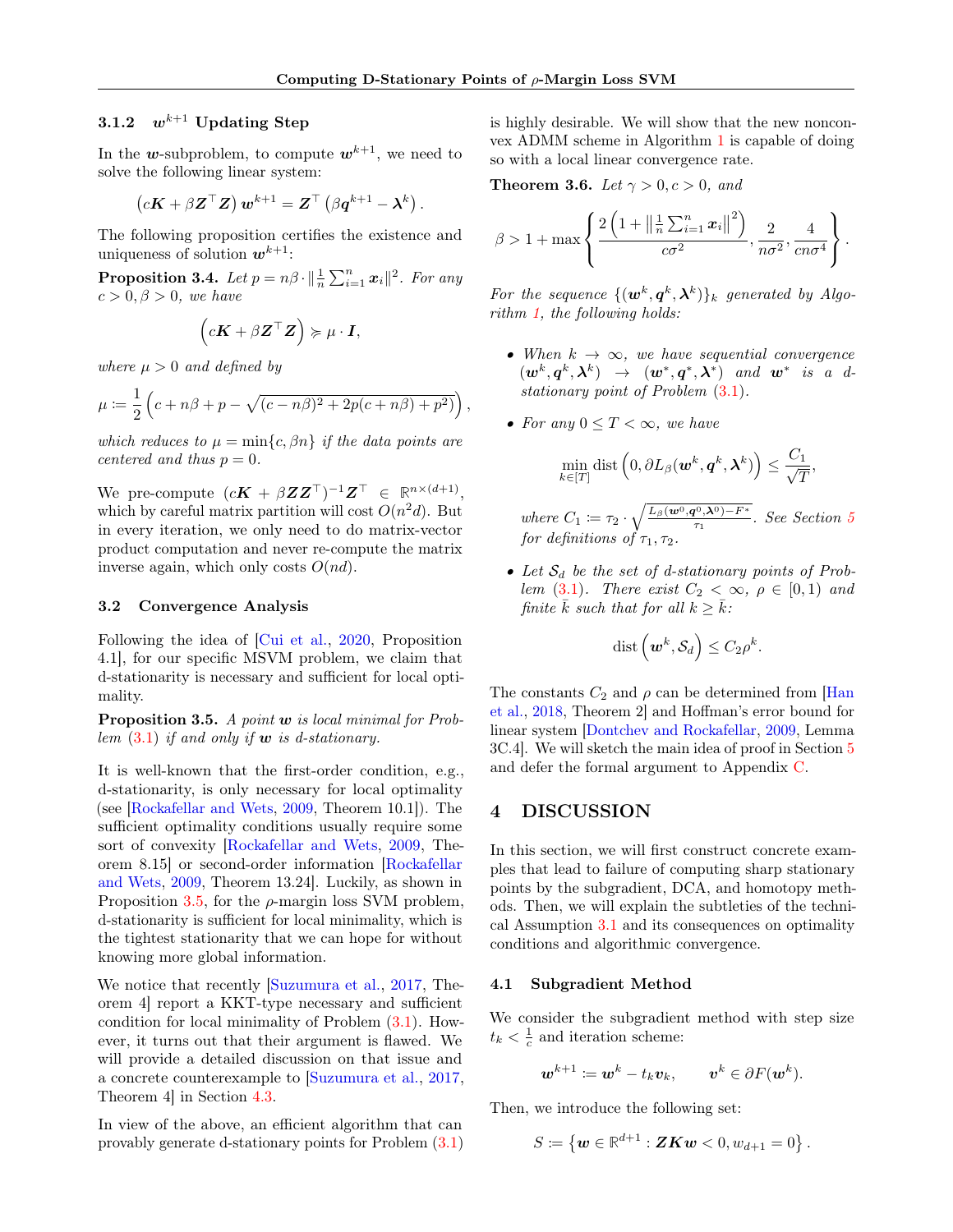Assuming  $w_k \in S$ , we have  $\partial F(w^k) = c \cdot K w^k$ , which implies that

$$
\boldsymbol{ZKw}^{k+1} = \boldsymbol{Z}(1-t_k\cdot c)\boldsymbol{Kw}^k < 0.
$$

Thus, the sequence generated by the subgradient method cannot escape from the set  $S$  in finite time. Considering any accumulation point  $w^*$  of the sequence  $\{w^k\}_k$ , by  $w^* \in \text{cl } S$ , we will show that if  $0 \in \partial F(w^*)$ then  $\boldsymbol{K}\boldsymbol{w}^* = 0$  and  $0 \notin \widehat{\partial} F(\boldsymbol{w}^*)$ . So, any accumulation point  $w^*$  cannot be locally minimal due to [\[Rockafellar](#page-10-0) [and Wets,](#page-10-0) [2009,](#page-10-0) Theorem 10.1]. To this end, note that

$$
0 \in (\boldsymbol{w}^*)^\top \partial F(\boldsymbol{w}^*) \subseteq c \cdot ||\boldsymbol{w}^*||^2_{\boldsymbol{K}} + (\boldsymbol{Z}\boldsymbol{w}^*)^\top \partial g(\boldsymbol{Z}\boldsymbol{w}^*).
$$

By  $w^* \in \text{cl } S$ , it holds that  $Zw^* \leq 0$  and thus  $\partial g(\mathbf{Z}\mathbf{w}^*) \subseteq \{0, -1\}^n$ . This gives  $-c \cdot ||\mathbf{w}^*||^2_{\mathbf{K}} \ge 0$  and thus  $\|\boldsymbol{w}^*\|_{\boldsymbol{K}} = 0$  and  $\boldsymbol{w}^* = 0$ . Hence,  $0 \notin \widehat{\partial}F(\boldsymbol{w}^*) =$  $\mathbf{Z}^\top \widehat{\partial} g(\mathbf{0}) = \emptyset.$ 

#### 4.2 DCA-type Algorithms

For DCA-type algorithms, the failure case is similar to that for the subgradient method. Consider the DC decomposition of  $\phi_{\rho}(z_i^{\top}w) = \phi_{\rho,1}(z_i^{\top}w) - \phi_{\rho,2}(z_i^{\top}w),$ where  $\phi_{\rho,1}(\boldsymbol{z}_i^\top \boldsymbol{w}) = \max \Big(1 - \frac{\boldsymbol{z}_i^\top \boldsymbol{w}}{\rho}, 0 \Big), \ \phi_{\rho,2}(\boldsymbol{z}_i^\top \boldsymbol{w}) = 0$  $\max\left(-\frac{\mathbf{z}_i^{\top}\mathbf{w}}{\rho},0\right)$  . Then, for  $\mathbf{w}=\mathbf{0}$ , we have  $0 \in \partial \phi_{\rho,1}(0) \cap \phi_{\rho,2}(0),$ 

which, by summing up, implies that  $w = 0$  is DCcritical for Problem [\(3.1\)](#page-3-1). However, as shown in Sec-tion [4.1,](#page-5-1)  $w = 0$  cannot be a d-stationary point.

#### <span id="page-6-0"></span>4.3 Homotopy Algorithm

Recently, [Suzumura et al.](#page-10-4) [\[2017,](#page-10-4) Theorem 4] reported a KKT-type necessary and sufficient condition for local minimality of Problem  $(3.1)$ . However, the following example shows that their KKT-type condition is in fact not necessary:

**Example 4.1.** Let  $d = 1, n = 6, c = 1, \rho = 1$ . We consider the following data points  $\{(x_i, y_i) : i \in [n]\} \coloneqq$  $\{(1, +1), (1, +1), (-1, -1), (-1, -1), (0, +1), (0, -1)\}\subseteq$  $\mathbb{R}^d \times \{+1,-1\}$ . We claim that  $\mathbf{w} = \begin{bmatrix} 1 \\ 0 \end{bmatrix}$ 0  $\Big\}$  is a global minimizer for Problem  $(3.1)$  on  $\{(x_i, y_i) : i \in [n]\}.$ However,  $\boldsymbol{w}$  does not satisfy the condition in [\[Suzumura](#page-10-4)] [et al.,](#page-10-4)  $2017$ , Theorem 4. The proof of that claim is deferred to Appendix  $D$  due to space limitation.

The reason for the invalidation of [\[Suzumura et al.,](#page-10-4) [2017,](#page-10-4) Theorem 4] is that, in the proof of [\[Suzumura](#page-10-4) [et al.,](#page-10-4) [2017,](#page-10-4) Theorem 3], the failure of a primal-dual pair  $(f_{\mathcal{P}}^*, \alpha)$  being a KKT point does not imply the sub-optimality of primal solution  $f^*_{\mathcal{P}}$ .

#### <span id="page-6-1"></span>4.4 On Assumption [3.1](#page-3-4)

The surjectivity assumption is crucial in our subdifferential d-stationary characterization (Proposition [3.2\)](#page-3-2), without which efficient computation of d-stationary points would be quite hard if not impossible. An exception is the nonmonotone MM algorithm [\[Pang et al.,](#page-10-7) [2017,](#page-10-7) [Cui et al.,](#page-9-12) [2018\]](#page-9-12), which computes d-stationary points using the primal directional derivative characterization Definition [2.7\(](#page-3-0)b) without Assumption [3.1.](#page-3-4) However, as pointed out in [\[Pang et al.,](#page-10-7) [2017,](#page-10-7) Section 7], these DCA-type algorithms may need to solve an exponentially large number of subproblems in a single iteration step. We do not notice any algorithm that can efficiently compute d-stationary points for Problem [\(1.1\)](#page-0-0) without the surjectivity assumption.

On the other front, the surjectivity assumption is necessary for a nonconvex ADMM scheme to converge in general. Concrete examples can be constructed [\[Li](#page-9-20) [and Pong,](#page-9-20) [2015,](#page-9-20) Example 7] in theory, and oscillating behavior can be observed in numerical experiments. Besides, we notice that in the nonconvex ADMM literature, the surjectivity assumption on mapping  $Z$  seems pervasive and necessary [\[Jiang et al.,](#page-9-21) [2019,](#page-9-21) [Wang et al.,](#page-10-9) [2019,](#page-10-9) [Li and Pong,](#page-9-20) [2015\]](#page-9-20).

### <span id="page-6-2"></span>5 PROOF SKETCH

In this section, we lay out a sketch for the proof of the main result Theorem [3.6.](#page-5-2) The formal argument is deferred to Appendix [C.](#page-16-0)

#### 5.1 Limiting Stationary Convergence

The first step is to prove the sequential convergence of  $\{\boldsymbol{w}^k, \boldsymbol{q}^k, \boldsymbol{\lambda}^k\}_k$ . To this end, we will use the augmented Lagrangian  $L_\beta(\mathbf{w}, \mathbf{q}, \boldsymbol{\lambda})$  as a Lyapunov function. We first show that the sequence  $\{(\boldsymbol{w}^k,\boldsymbol{q}^k,\boldsymbol{\lambda}^k)\}_k$  is bounded and  $L_{\beta}(\boldsymbol{w}^k, \boldsymbol{q}^k, \boldsymbol{\lambda}^k) > -\infty$  for any  $k \in \mathbb{N}$ .

<span id="page-6-4"></span>**Lemma 5.1** (bounded and proper). For  $\beta > \frac{2}{c\sigma^2}, \gamma >$  $(0, c > 0, \text{ and } \{(\boldsymbol{w}^k, \boldsymbol{q}^k, \boldsymbol{\lambda}^k)\}_k$  generated by Algorithm [1,](#page-4-1) there exists an  $R > 0$  such that  $\|(\mathbf{w}^k, \mathbf{q}^k, \boldsymbol{\lambda}^k)\| \leq R$ and  $L_{\beta}(\boldsymbol{w}^k, \boldsymbol{q}^k, \boldsymbol{\lambda}^k) > -\infty$  for any  $k \in \mathbb{N}$ .

Then, we show that the update rules in Algorithm [1](#page-4-1) satisfy the following *sufficient decrease* and *limiting* safeguard properties:

<span id="page-6-3"></span>**Lemma 5.2** (sufficient decrease). For  $\gamma > 0, c >$  $0, \beta > 1 + \max \left\{ \frac{2 \left(1 + \left\| \frac{1}{n} \sum_{i=1}^{n} x_i \right\|^2 \right)}{\sigma^2} \right\}$  $\frac{\sum_{i=1}^{\infty}x_i||}{c\sigma^2}, \frac{2}{n\sigma^2}, \frac{4}{cn\sigma^4}$  $\Big\}$ , and  $\{(\boldsymbol{w}^k,\boldsymbol{q}^k,\boldsymbol{\lambda}^k)\}_k$  generated by Algorithm [1,](#page-4-1) there exists a constant  $\tau_1 > 0$  only depending on  $\{\sigma, c, n, \gamma, \beta\}$ , such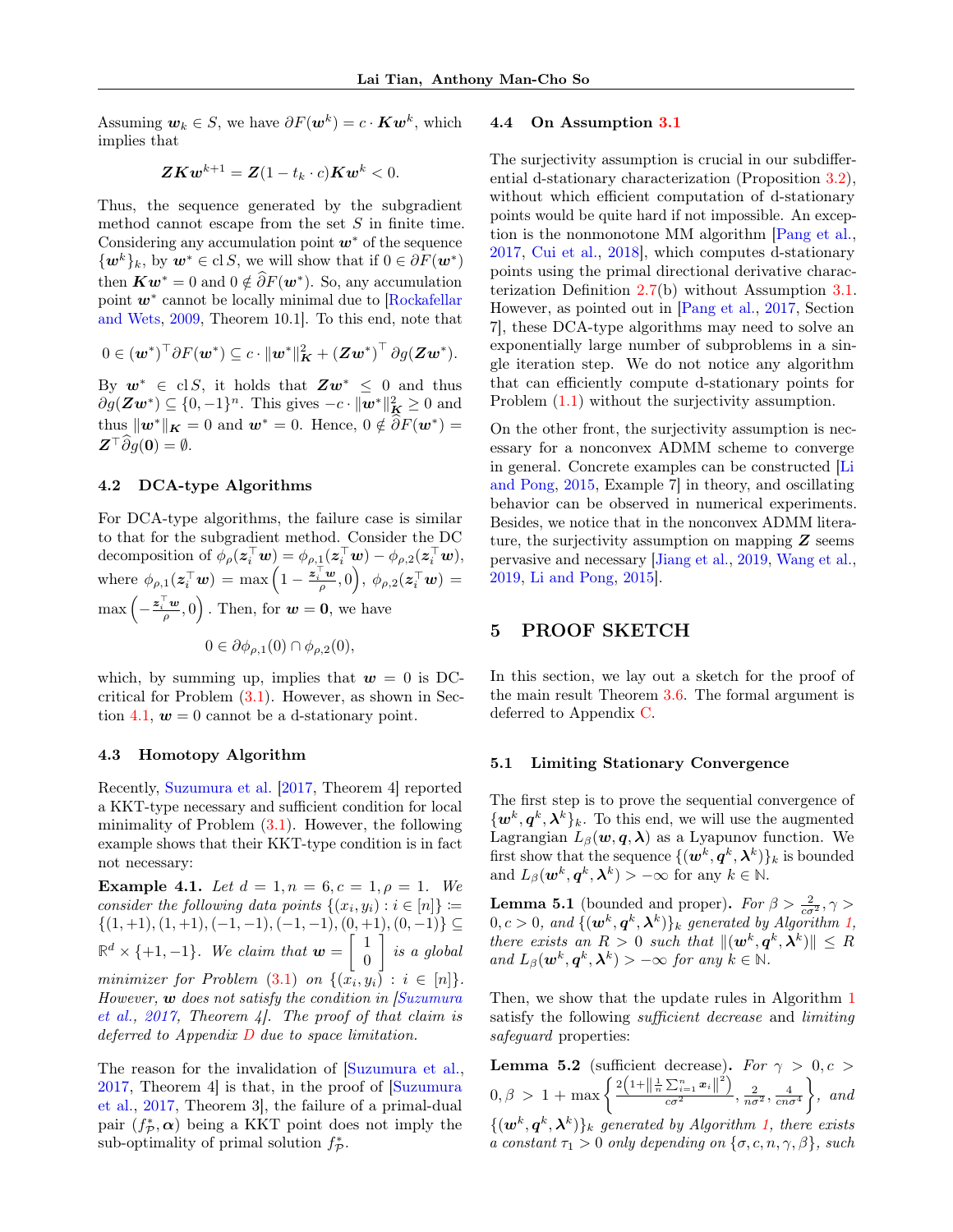that

$$
L_\beta(\boldsymbol{w}^{k+1}, \boldsymbol{q}^{k+1}, \boldsymbol{\lambda}^{k+1}) - L_\beta(\boldsymbol{w}^k, \boldsymbol{q}^k, \boldsymbol{\lambda}^k) \\ \leq ~ - \tau_1 \|(\boldsymbol{w}^{k+1}, \boldsymbol{q}^{k+1}, \boldsymbol{\lambda}^{k+1}) - (\boldsymbol{w}^k, \boldsymbol{q}^k, \boldsymbol{\lambda}^k)\|^2.
$$

<span id="page-7-1"></span>**Lemma 5.3** (limiting safeguard). There exists  $a \tau_2 > 0$ such that

$$
\begin{aligned} &\text{dist}\left({0}, \partial L_{\beta}(\boldsymbol{w}^{k+1}, \boldsymbol{q}^{k+1}, \boldsymbol{\lambda}^{k+1})\right) \\ &\leq \tau_2 \|(\boldsymbol{w}^{k+1}, \boldsymbol{q}^{k+1}, \boldsymbol{\lambda}^{k+1}) - (\boldsymbol{w}^{k}, \boldsymbol{q}^{k}, \boldsymbol{\lambda}^{k})\|. \end{aligned}
$$

Finally, by showing that the Lyapunov function satisfies the KŁ property (see Definition  $C.1$  in Appendix  $C$ ), and with the general convergence result in [\[Attouch](#page-9-22) [et al.,](#page-9-22) [2013,](#page-9-22) Theorem 2.9], we establish the sequential convergence of Algorithm [1:](#page-4-1)

<span id="page-7-2"></span>Lemma 5.4 (limiting stationarity convergence). Let  $\{(\boldsymbol{w}^{k},\boldsymbol{q}^{k},\boldsymbol{\lambda}^{k})\}_{k}$  be the sequence generated by Algo-rithm [1.](#page-4-1) As  $k \to +\infty$ , we have  $(\mathbf{w}^k, \mathbf{q}^k, \boldsymbol{\lambda}^k) \to$  $(w^*, q^*, \lambda^*)$  with  $w^*$  is limiting-stationary, that is,

$$
0 \in cKw^* + \mathbf{Z}^\top \partial g(\mathbf{Z}w^*).
$$

#### 5.2 Stationarity Refinement

For the second step, we will refine the stationary characterization of the limiting point  $(w^*, q^*, \lambda^*)$  by showing that  $w^*$  satisfies the following sharper condition:

$$
0 \in c\mathbf{K} \mathbf{w}^* + \mathbf{Z}^\top \widehat{\partial} g(\mathbf{Z} \mathbf{w}^*),
$$

which by Proposition [3.2](#page-3-2) indicates that  $w^*$  is dstationary. The crux of the proof is to bypass the lack of outer semi-continuity of the subdifferential mapping  $\partial g$  in the optimality condition. Our strategy is to wrap  $\widehat{\partial g} : \mathbb{R}^n \Rightarrow \mathbb{R}^n$  up with the nonconvex proximal mapping  $\text{Prox}_{\lambda g}: \mathbb{R}^n \implies \mathbb{R}^n$ , whose outer semi-continuity can be obtained from the prox-boundedness of  $q$  (see Definition [2.10\)](#page-3-5). See Appendix [C](#page-16-0) for details.

#### 5.3 Local Linear Convergence

Third, we will establish the local linear convergence rate of Algorithm [1](#page-4-1) with a manifold identification argument. The key observation from the analytic solution of  $Prox_{\lambda\phi_{\rho}}$  (see Lemma [3.3\)](#page-4-3) is that for any  $\lambda > 0, \rho > 0$ ,  $q \in \mathbb{R}$ , and  $q \in \text{Prox}_{\lambda \phi_{\rho}}(v)$ , where  $v \in \mathbb{R}$  is arbitrary, we have  $|q| \ge \min\left\{\frac{\lambda}{2\rho}, \rho\right\}$ . This uniform lower bound allows us to find a  $\bar{k}$  such that for any  $k \geq \bar{k}$ , the iteration  $(w^k, q^k, \lambda^k)$  from Algorithm [1](#page-4-1) can be viewed as running Algorithm [1](#page-4-1) on a special convex piecewiselinear quadratic (PLQ) problem [\[Rockafellar and Wets,](#page-10-0) [2009,](#page-10-0) Definition 10.20]. Moreover, the KKT mapping of this convex PLQ problem is polyhedral, which implies that its inverse mapping satisfies the so-called

calmness condition (see [\[Han et al.,](#page-9-18) [2018,](#page-9-18) Definition 2]). By [\[Han et al.,](#page-9-18) [2018,](#page-9-18) Theorem 2], the sequence  $(w^k, q^k, \lambda^k)$  converges linearly to the set of KKT points of the convex problem. After showing that all these KKT points are indeed d-stationary for Problem [\(3.1\)](#page-3-1), the proof is complete.

# <span id="page-7-3"></span>6 NUMERICAL RESULTS

In this section, we present numerical results to demonstrate the effectiveness of the new algorithmic scheme. All simulations are implemented<sup>[2](#page-7-0)</sup> with MATLAB R2021a on a Windows 10 PC with Intel Core i7-11700K, and 32 GB RAM. We will show the numerical performance of the subgradient method, DCA, SpADMM in Algorithm [1,](#page-4-1) and a hybrid method (Algorithm [3\)](#page-20-0) that runs DCA until convergence and then starts SpADMM from that DC-critical point (see Appendix  $E$ ).

We first consider a toy setting with multi-dimensional Gaussian inputs and random binary labels. Let  $x_i \sim$  $N(0, \mathbf{I}_d)$  and  $y_i \sim 2 \cdot \text{Bernoulli}(\frac{1}{2}) - 1$  for any  $i \in [n],$ where  $n = 50, d = 100$ . We run subGD (subgradient), DCA, SpADMM (Algorithm [1\)](#page-4-1) and Hybrid Al-gorithm [3](#page-20-0) with the same Gaussian initial point  $w^0$  for 150 iteration steps and record the objective function value and the augmented Lagrangian function value of Algorithm [1.](#page-4-1) We report the difference between the current objective function value and the best objective value among all algorithms in Figure [3.](#page-8-0) It is notable that the reflection-like curve for augmented Lagrangian of Algorithm [1](#page-4-1) is due to the fact that the augmented Lagrangian value could be smaller than the best objective function value. From Figure [3,](#page-8-0) we highlight two interesting observations:

- It is easy to see in Figure [3](#page-8-0) that both Algorithm [1](#page-4-1) and Algorithm [3](#page-20-0) outperform subGD and DCA, which is because the semi-proximal ADMM scheme escapes from non-locally minimal stationary points and will eventually converge only to a locally minimal one.
- When running the Hybrid Algorithm [3,](#page-20-0) we can see it decreases the objective value even further from the DC-critical point that DCA converges to. In other words, SpADMM escaped from the DCcritical point that is not locally minimal. This provides empirical evidence that computing a sharper kind of stationarity does not only have advantages in theory but also in numerical performance.

We also conduct simulations on real-world datasets, which are all from the LIBSVM datasets collection.

<span id="page-7-0"></span><sup>&</sup>lt;sup>2</sup>See <https://github.com/icety3/rho-marginSVM>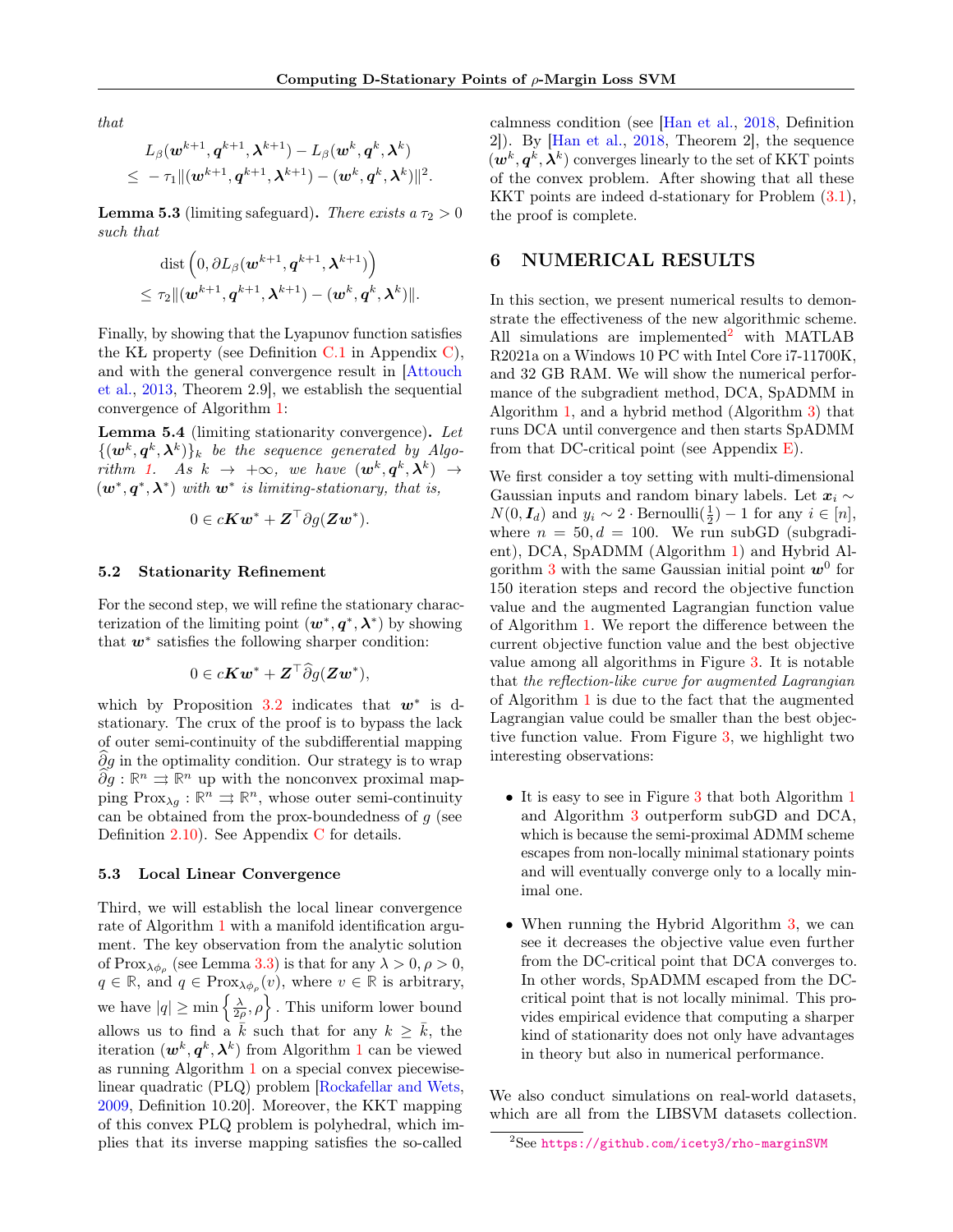<span id="page-8-0"></span>

<span id="page-8-1"></span>Figure 3: Performance of subGD (subgradient), DCA, SpADMM (Algorithm [1\)](#page-4-1), and Hybrid Algorithm [3](#page-20-0) on Gaussian Toy Data. The min in log-scaled y-axis is taken over all aforementioned algorithms.



Figure 4: Performance of subGD (subgradient), DCA, SpADMM (Algorithm [1\)](#page-4-1), and Hybrid Algorithm [3](#page-20-0) on Real-world Data. The min in log-scaled y-axis is taken over all aforementioned algorithms.

The results are reported in Figure [4](#page-8-1) (see also Figure [5](#page-21-0)) in Appendix  $F.1$ ). It is easy to see that our observations from toy data remain true for real-world data. Besides, we note that the Hybrid Algorithm [3](#page-20-0) does not necessarily outperform SpADMM in Algorithm [1](#page-4-1) (see the results for Leukemia in Figure [4](#page-8-1) and Duke breast-cancer in Appendix  $F.1$ , Figure [5\)](#page-21-0).

# 7 LIMITATIONS & REMARKS

In this paper, we proposed a highly efficient nonconvex semi-proximal ADMM-based scheme that provably computes d-stationary points for the  $\rho$ -margin loss SVM problem, which is nonconvex, nonsmooth, and Clarke irregular. We further show that the local convergence rate of the nonconvex ADMM is linear. Our development certainly has its limitations and might inspire further investigation for new tools and ideas for nonconvex nonsmooth models in machine learning.

• One limitation is of course the surjectivity Assumption [3.1](#page-3-4) in our analysis. Without this assumption, we are not aware of any algorithm that can efficiently compute d-stationary points for Problem [\(1.1\)](#page-0-0). One might guess that Assumption [3.1](#page-3-4) can be relaxed with a better analysis of the ADMM scheme. But we think a more intriguing direction is to find a better computable d-stationary characterization (e.g., Proposition [3.2\)](#page-3-2). In [\[Pang et al.,](#page-10-7) [2017\]](#page-10-7), their enhanced DCA algorithm works on a primal directional derivative condition, which needs less regularity conditions to hold but causes serious computational trouble in the updating steps. Our dual subdifferential condition decomposes the nonsmooth parts into separable pieces and leads to efficient computing with extra cost on more assumptions.

• The other limitation is that our scheme is required to solve a nonconvex subproblem (i.e., to compute  $Prox_{\lambda q}$  to optimality, which is crucial to do a limiting argument without osc in  $\partial g$ . For Problem [\(1.1\)](#page-0-0), we do these computations by hand and the optimal solution is carefully computed as a closed-form (see Lemma [3.3\)](#page-4-3). However, for a general nonconvex problem, it is unrealistic to compute its proximal mapping. Finding a computational cheaper mechanism to do limiting argument for  $\partial g$  would be interesting.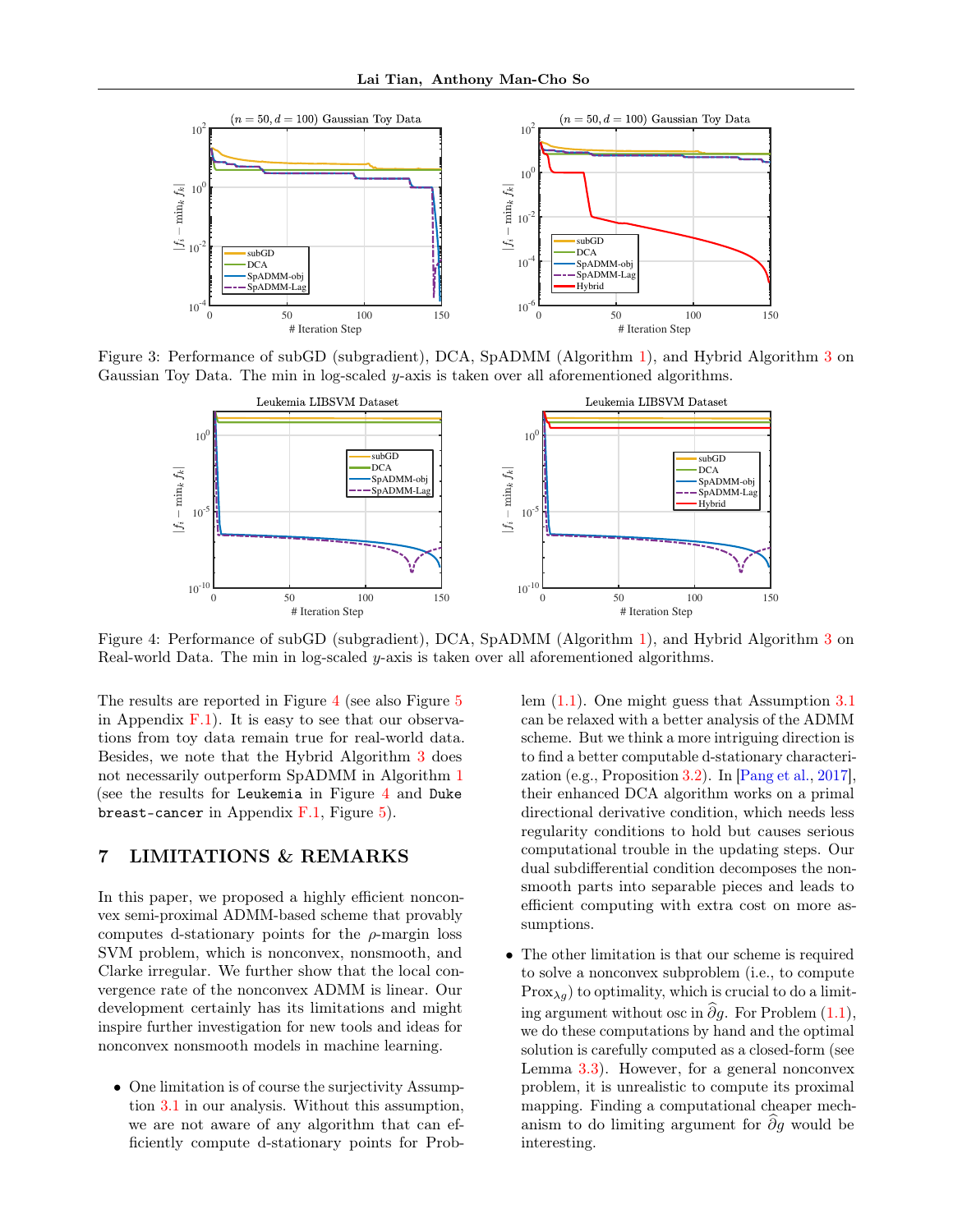## References

- <span id="page-9-11"></span>Amir Ali Ahmadi and Jeffrey Zhang. On the complexity of finding a local minimizer of a quadratic function over a polytope. Mathematical Programming, 2022.
- <span id="page-9-22"></span>Hedy Attouch, Jérôme Bolte, and Benar Fux Svaiter. Convergence of descent methods for semi-algebraic and tame problems: proximal algorithms, forward– backward splitting, and regularized gauss–seidel methods. Mathematical Programming, 137(1):91–129, 2013.
- <span id="page-9-2"></span>J. Paul Brooks. Support vector machines with the ramp loss and the hard margin loss. Operations Research, 59(2):467–479, 2011.
- <span id="page-9-3"></span>Emilio Carrizosa, Amaya Nogales-Gómez, and Dolores Romero Morales. Heuristic approaches for support vector machines with the ramp loss. Optimization Letters, 8(3):1125–1135, 2014.
- <span id="page-9-23"></span>Augustin-Louis Cauchy. Exercices de Mathématiques, volume 3. De Bure frères, 1828.
- <span id="page-9-15"></span>Frank H. Clarke. Optimization and Nonsmooth Analysis. SIAM, 1990.
- <span id="page-9-8"></span>Ronan Collobert, Fabian Sinz, Jason Weston, and Léon Bottou. Trading convexity for scalability. In International Conference on Machine Learning, pages 201–208. PMLR, 2006a.
- <span id="page-9-7"></span>Ronan Collobert, Fabian Sinz, Jason Weston, Léon Bottou, and Thorsten Joachims. Large scale transductive SVMs. Journal of Machine Learning Research, 7(8), 2006b.
- <span id="page-9-12"></span>Ying Cui, Jong-Shi Pang, and Bodhisattva Sen. Composite difference-max programs for modern statistical estimation problems. SIAM Journal on Optimization, 28(4):3344–3374, 2018.
- <span id="page-9-17"></span>Ying Cui, Tsung-Hui Chang, Mingyi Hong, and Jong-Shi Pang. A study of piecewise linear-quadratic programs. Journal of Optimization Theory and Applications, 186(2):523–553, 2020.
- <span id="page-9-13"></span>Damek Davis, Dmitriy Drusvyatskiy, Sham Kakade, and Jason D. Lee. Stochastic subgradient method converges on tame functions. Foundations of Computational Mathematics, 20(1):119–154, 2020.
- <span id="page-9-19"></span>Asen L. Dontchev and R. Tyrrell Rockafellar. Implicit Functions and Solution Mappings, volume 543. Springer, 2009.
- <span id="page-9-9"></span>Seyda Ertekin, Leon Bottou, and C. Lee Giles. Nonconvex online support vector machines. IEEE Transactions on Pattern Analysis and Machine Intelligence, 33(2):368–381, 2010.
- <span id="page-9-26"></span>Francisco Facchinei and Jong-Shi Pang. Finite-Dimensional Variational Inequalities and Complementarity Problems. Springer Science & Business Media, 2007.
- <span id="page-9-18"></span>Deren Han, Defeng Sun, and Liwei Zhang. Linear rate convergence of the alternating direction method of multipliers for convex composite programming. Mathematics of Operations Research, 43(2):622–637, 2018.
- <span id="page-9-24"></span>D. Hertz, C.S. Adjiman, and C.A. Floudas. Two results on bounding the roots of interval polynomials. Computers & Chemical Engineering, 23(9):1333–1339, 1999.
- <span id="page-9-5"></span>Xiaolin Huang, Lei Shi, and Johan A.K. Suykens. Ramp loss linear programming support vector machine. Journal of Machine Learning Research, 15(1):2185– 2211, 2014.
- <span id="page-9-21"></span>Bo Jiang, Tianyi Lin, Shiqian Ma, and Shuzhong Zhang. Structured nonconvex and nonsmooth optimization: algorithms and iteration complexity analysis. Computational Optimization and Applications, 72(1):115– 157, 2019.
- <span id="page-9-6"></span>Joseph Keshet and David McAllester. Generalization bounds and consistency for latent structural probit and ramp loss. In Advances in Neural Information Processing Systems, volume 24, 2011.
- <span id="page-9-25"></span>Krzysztof Kurdyka. On gradients of functions definable in o-minimal structures. In Annales de l'institut Fourier, volume 48, pages 769–783, 1998.
- <span id="page-9-20"></span>Guoyin Li and Ting Kei Pong. Global convergence of splitting methods for nonconvex composite optimization. SIAM Journal on Optimization, 25(4): 2434–2460, 2015.
- <span id="page-9-1"></span>Jiajin Li, Anthony Man-Cho So, and Wing-Kin Ma. Understanding notions of stationarity in non-smooth optimization. IEEE Signal Processing Magazine, 37 (5):18–31, 2020.
- <span id="page-9-4"></span>Yufeng Liu, Xiaotong Shen, and Hani Doss. Multicategory  $\psi$ -learning and support vector machine: computational tools. Journal of Computational and Graphical Statistics, 14(1):219–236, 2005.
- <span id="page-9-10"></span>Søren Frejstrup Maibing and Christian Igel. Computational complexity of linear large margin classification with ramp loss. In *Artificial Intelligence and Statis*tics, pages 259–267. PMLR, 2015.
- <span id="page-9-14"></span>Szymon Majewski, Błażej Miasojedow, and Eric Moulines. Analysis of nonsmooth stochastic approximation: the differential inclusion approach.  $arXiv$ preprint arXiv:1805.01916, 2018.
- <span id="page-9-16"></span>Athanasios Migdalas and P.M. Pardalos. A note on open problems and challenges in optimization theory and algorithms. In Open Problems in Optimization and Data Analysis, pages 1–8. Springer, 2018.
- <span id="page-9-0"></span>Mehryar Mohri, Afshin Rostamizadeh, and Ameet Talwalkar. Foundations of Machine Learning. MIT press, 2018.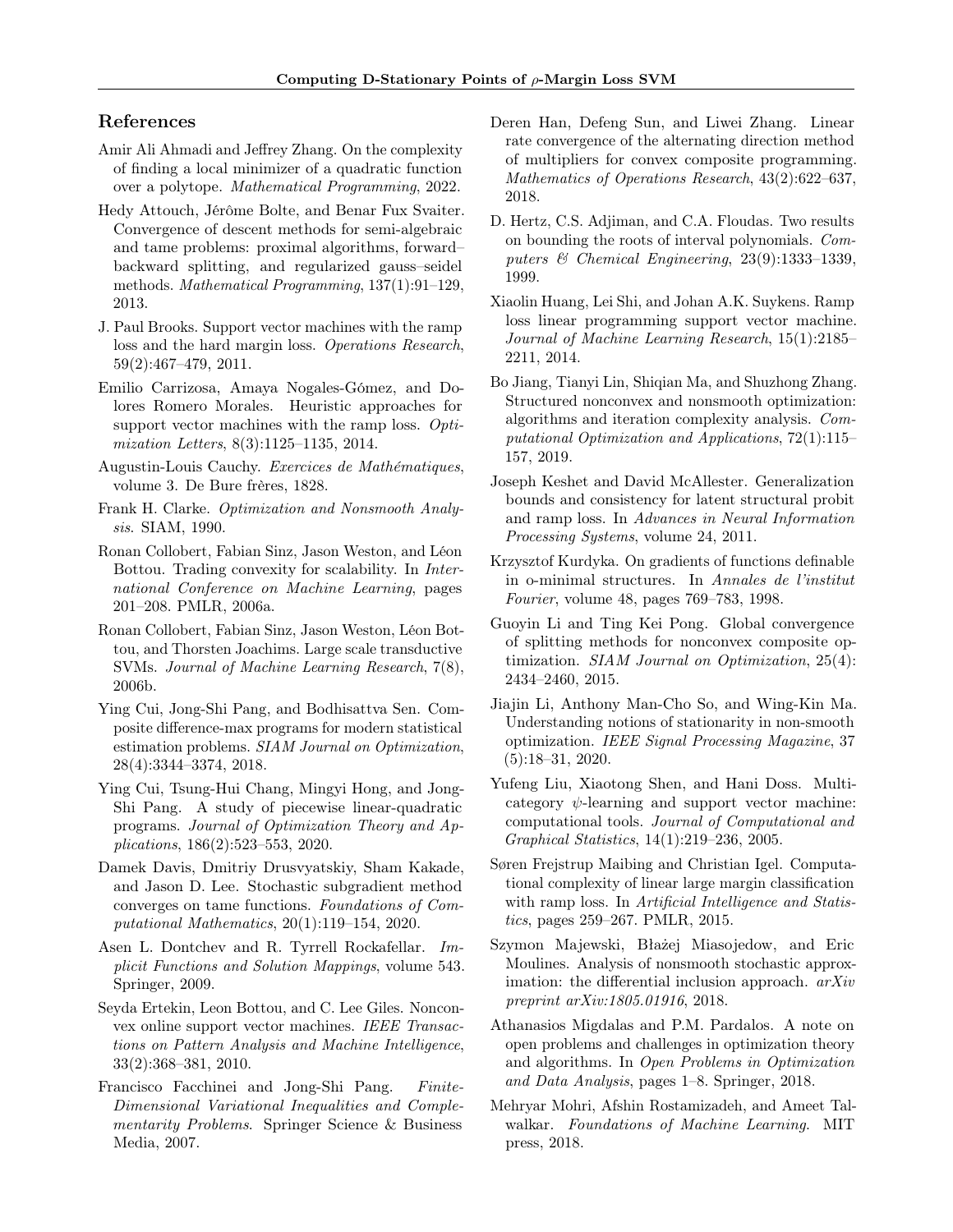- <span id="page-10-5"></span>Katta G. Murty and Santosh N. Kabadi. Some NPcomplete problems in quadratic and nonlinear programming. Mathematical Programming, 39(2):117– 129, 1987.
- <span id="page-10-10"></span>Yurii Nesterov. Lectures on Convex Optimization, volume 137 of Springer Optimization and Its Applications. Springer Nature, second edition, 2018.
- <span id="page-10-6"></span>Maher Nouiehed, Jong-Shi Pang, and Meisam Razaviyayn. On the pervasiveness of difference-convexity in optimization and statistics. Mathematical Programming, 174(1):195–222, 2019.
- <span id="page-10-7"></span>Jong-Shi Pang, Meisam Razaviyayn, and Alberth Alvarado. Computing B-stationary points of nonsmooth DC programs. Mathematics of Operations Research, 42(1):95–118, 2017.
- <span id="page-10-11"></span>Stephen M Robinson. Some continuity properties of polyhedral multifunctions. In Mathematical Programming at Oberwolfach, pages 206–214. Springer, 1981.
- <span id="page-10-0"></span>R. Tyrrell Rockafellar and Roger J.-B. Wets. Variational Analysis, volume 317. Springer Science & Business Media, 2009.
- <span id="page-10-2"></span>Xiaotong Shen, George C. Tseng, Xuegong Zhang, and Wing Hung Wong. On  $\psi$ -learning. *Journal of the* American Statistical Association, 98(463):724–734, 2003.
- <span id="page-10-8"></span>Shinya Suzumura, Kohei Ogawa, Masashi Sugiyama, and Ichiro Takeuchi. Outlier path: a homotopy algorithm for robust SVM. In International Conference on Machine Learning, pages 1098–1106. PMLR, 2014.
- <span id="page-10-4"></span>Shinya Suzumura, Kohei Ogawa, Masashi Sugiyama, Masayuki Karasuyama, and Ichiro Takeuchi. Homotopy continuation approaches for robust SV classification and regression. Machine Learning, 106(7): 1009–1038, 2017.
- <span id="page-10-1"></span>Huajun Wang, Yuanhai Shao, and Naihua Xiu. Proximal operator and optimality conditions for ramp loss SVM. Optimization Letters, pages 1–16, 2021.
- <span id="page-10-9"></span>Yu Wang, Wotao Yin, and Jinshan Zeng. Global convergence of ADMM in nonconvex nonsmooth optimization. Journal of Scientific Computing, 78(1): 29–63, 2019.
- <span id="page-10-3"></span>Yichao Wu and Yufeng Liu. Robust truncated hinge loss support vector machines. Journal of the American Statistical Association, 102(479):974–983, 2007.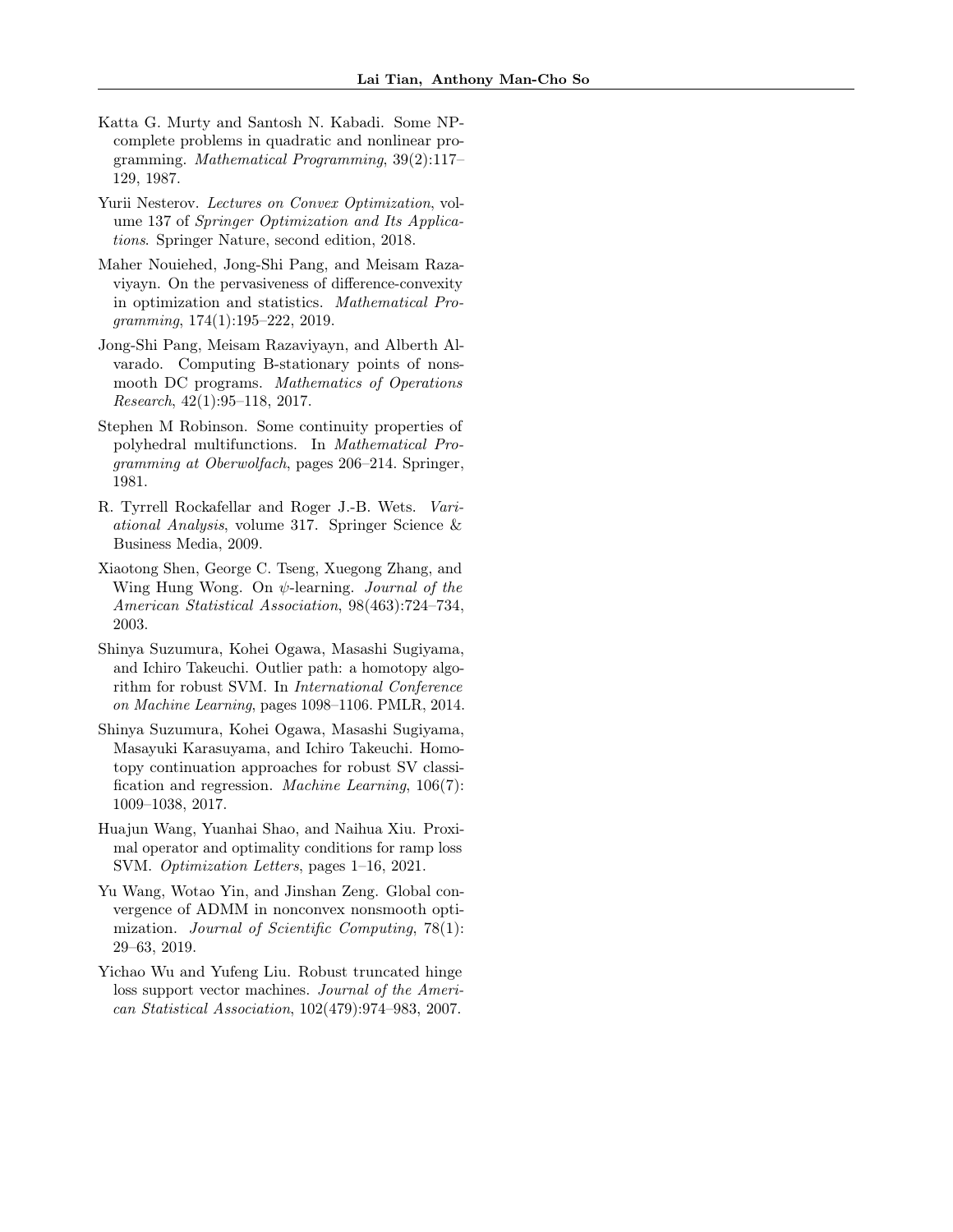# Supplementary Material: Computing D-Stationary Points of  $\rho$ -Margin Loss SVM

# A Optimality Condition

For preparation, the optimality conditions for every update iteration of Algorithm [1](#page-4-1) can be written as:

$$
\int 0 \in \widehat{\partial}g(\mathbf{q}^{k+1}) + \beta \left(\mathbf{q}^{k+1} - \mathbf{Z}\mathbf{w}^k - \frac{1}{\beta}\mathbf{\lambda}^k\right) + \gamma(\mathbf{q}^{k+1} - \mathbf{q}^k),
$$
\n(A.1a)

$$
\begin{cases}\n0 = cKw^{k+1} + \beta Z^{\top} \left( Zw^{k+1} - q^{k+1} + \frac{1}{\beta} \lambda^k \right), \\
\lambda^{k+1} = \lambda^k + \beta (Zw^{k+1} - q^{k+1}).\n\end{cases} (A.1b)
$$
\n(A.1c)

$$
\lambda^{k+1} = \lambda^k + \beta (Zw^{k+1} - q^{k+1}).
$$
\n(A.1c)

# B Technical Lemmas

<span id="page-11-3"></span>Lemma B.1. For any  $A \in \mathbb{R}^{n \times (d+1)}$ , and any  $p \in \mathbb{R}^n$ , it holds  $||A^\top p|| \geq \sigma_{\min}(A) \cdot ||p||$ .

*Proof.* Let the thin-SVD of  $\mathbf{A}$  be  $\mathbf{A} = \mathbf{U} \Sigma \mathbf{V}^{\top}$ . We compute

$$
\|\boldsymbol A^\top \boldsymbol p\|^2 = \|\boldsymbol \Sigma \boldsymbol U^\top \boldsymbol p\|^2 = \sum_{i=1}^n \sigma_i^2(\boldsymbol A) \cdot (\boldsymbol u_i^\top \boldsymbol p)^2 \geq \sigma_{\min}^2(\boldsymbol A) \cdot \|\boldsymbol U^\top \boldsymbol p\|^2 = \sigma_{\min}^2(\boldsymbol A) \cdot \|\boldsymbol p\|^2,
$$

which completes the proof.

<span id="page-11-0"></span>**Lemma B.2.** For  $c_1, c_2, c_3 > 0$ , it holds

$$
\frac{1}{2}\left(c_1 + c_2c_3^2 + c_2 - \sqrt{(c_1 + c_2c_3^2 + c_2)^2 - 4c_1c_2}\right) = \min_{0 \le t \le 1} Q(t) \coloneqq c_1 \cdot t^2 + c_2 \cdot \left(c_3 \cdot t - \sqrt{1 - t^2}\right)^2
$$

Proof. Note that

$$
Q(t) = (c_1 + c_2c_3^2 - c_2) \cdot t^2 - 2c_2c_3 \cdot t\sqrt{1 - t^2} + c_2.
$$

As mapping  $t^2 \mapsto t$  is bijective in [0, 1], we have

$$
\min_{0 \le t \le 1} Q(t) = \min_{0 \le t \le 1} P(t) := (c_1 - c_2 + c_2 c_3^3) \cdot t - 2c_2 c_3 \cdot \sqrt{t} \cdot \sqrt{1 - t} + c_2.
$$

It is elementary to see  $x \mapsto -\sqrt{x} \cdot \sqrt{1-x}$  is convex on [0, 1]. Thus,  $P(t)$  is convex on [0, 1]. By the first-order optimality condition and the fact  $\frac{1}{2} \left( c_4 - \sqrt{1 + c_4^2} \right) < \frac{1}{2} \left( c_4 - |c_4| \right) = \min\{c_4, 0\}$ , it holds for  $c_4 \in \mathbb{R}$  that

$$
\min_{0 \le t \le 1} c_4 \cdot t - \sqrt{t} \cdot \sqrt{1-t} = \frac{1}{2} \left( c_4 - \sqrt{1+c_4^2} \right) \quad \text{with} \quad t^* = \frac{c_4^2 - c_4 \sqrt{1+c_4^2} + 1}{2c_4^2 + 2} \in (0,1).
$$

The proof completes with simple algebraic manipulation.

**Proposition 3.4.** Let  $p = n\beta \cdot ||\frac{1}{n} \sum_{i=1}^{n} x_i||^2$ . For any  $c > 0, \beta > 0$ , we have

$$
(c\mathbf{K} + \beta \mathbf{Z}^{\top} \mathbf{Z}) \succcurlyeq \mu \cdot \mathbf{I},
$$

where  $\mu > 0$  and defined by

$$
\mu := \frac{1}{2} \left( c + n\beta + p - \sqrt{(c - n\beta)^2 + 2p(c + n\beta) + p^2)} \right),
$$

which reduces to  $\mu = \min\{c, \beta n\}$  if the data points are centered and thus  $p = 0$ .

 $\Box$ 

<span id="page-11-4"></span><span id="page-11-2"></span><span id="page-11-1"></span> $\Box$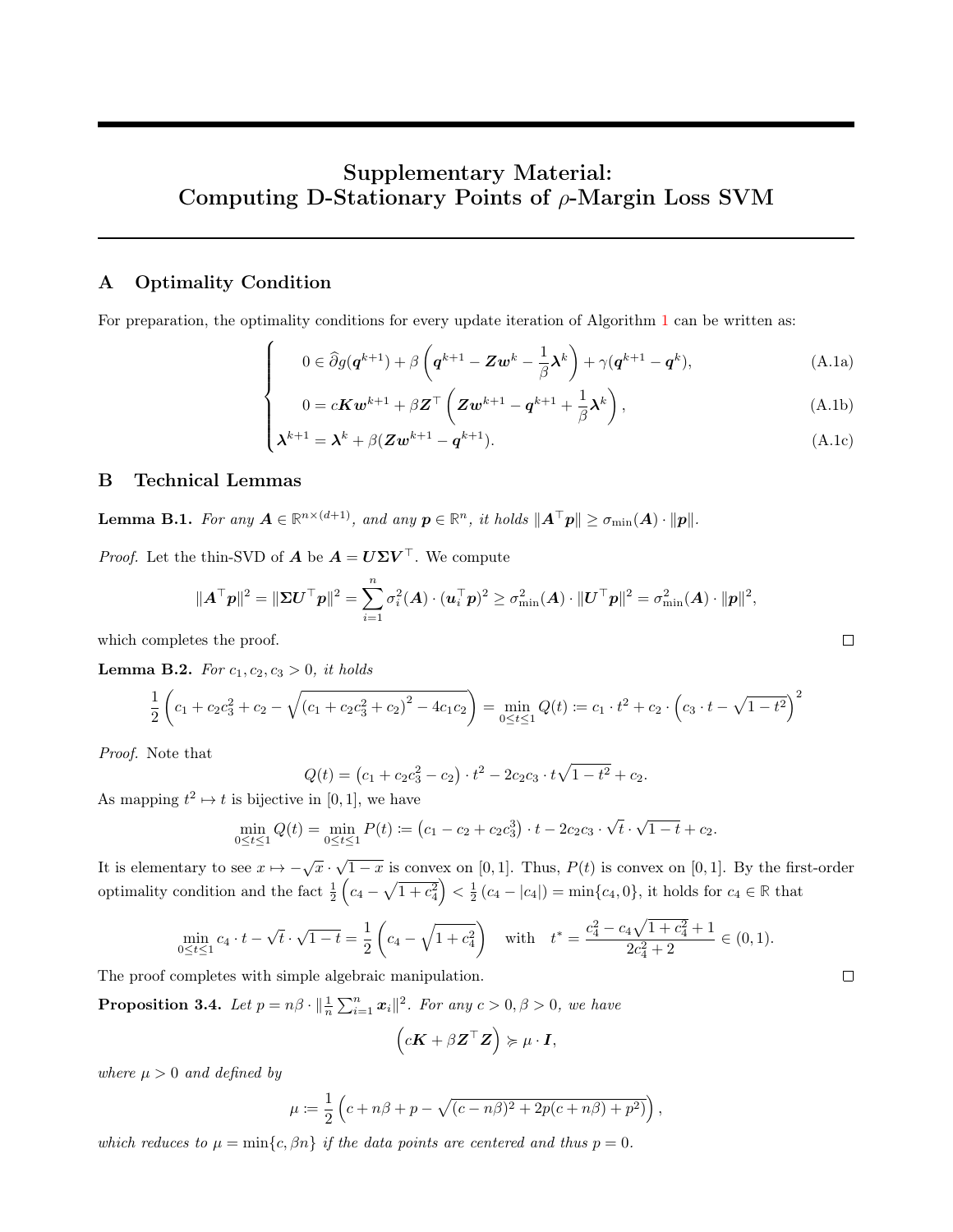Proof. Let data points  $\mathbf{X} \in \mathbb{R}^{n \times d}$  and labels  $\mathbf{y} \in \{+1, -1\}^n$ . We define  $\widetilde{\mathbf{X}} \coloneqq \mathbf{X} \odot \mathbf{y} \mathbf{1}_d^{\top}, \mathbf{v}_1 \in \mathbb{R}^d, v_2 \in \mathbb{R}$ , and  $\bm{v} = \left[\begin{array}{c} \bm{v}_1 \ \ldots \end{array}\right]$  $v_2$  $\mathcal{L} \in \mathbb{R}^{d+1}$ . Thus,  $\mathbf{Z} = \begin{bmatrix} \widetilde{\mathbf{X}} & \mathbf{y} \end{bmatrix} \in \mathbb{R}^{n \times (d+1)}$ . Then, for any  $\mathbf{v} : \|\mathbf{v}\| = 1$ , we compute  $\bm{v}^\top\left(c\bm{K}+\beta\bm{Z}^\top\bm{Z}\right)\bm{v}$  $= c \cdot \|\boldsymbol{v}_1\|^2 + \beta \cdot \|\boldsymbol{Z}\boldsymbol{v}\|^2$  $= c \cdot ||\boldsymbol{v}_1||^2 + \beta \cdot ||\widetilde{\boldsymbol{X}} \boldsymbol{v}_1 + v_2 \cdot \boldsymbol{y}||^2$  $= c \cdot ||\bm{v}_1||^2 + \beta \cdot \Big\|$  $\left(I - \frac{1}{\epsilon}\right)$  $\frac{1}{n}$ yy $\top\left( \right) \widetilde{\bm{X}} \bm{v}_1 + \frac{1}{n}$  $\frac{1}{n}$ yy $^\top \widetilde{\bm{X}} \bm{v}_1 + v_2 \cdot \bm{y} \bigg\|$ 2  $\geq c \cdot ||\boldsymbol{v}_1||^2 + \beta \cdot \bigg\|$ 1  $\frac{1}{n}$ yy $^\top \widetilde{\bm{X}} \bm{v}_1 + v_2 \cdot \bm{y} \Big\|$ 2 (Pythagorean)

$$
= c \cdot ||\boldsymbol{v}_1||^2 + n\beta \cdot \left( \left( \frac{1}{n} \mathbb{1}_n^\top \boldsymbol{X} \right) \boldsymbol{v}_1 + v_2 \right)^2.
$$
 (†)

<span id="page-12-0"></span>.

 $\Box$ 

Let  $\bar{x} = \frac{1}{n} \mathbb{1}_n^\top \mathbf{X}, \theta := \bar{x}^\top \frac{\mathbf{v}_1}{\|\mathbf{v}_1\|}, \|\mathbf{v}_1\| = t$  with  $0 \le t \le 1$ . Without loss of generality, as  $\bar{x}$  is arbitrary, we assume  $\theta \geq 0$  $\theta \geq 0$  and  $v_2 = -\sqrt{1-t^2} \leq 0$  (otherwise, the value of Equation  $(\phi)$  only increases). We continue with

Equation 
$$
(\natural) \ge \min_{0 \le t \le 1} c \cdot t^2 + n\beta \cdot (\theta \cdot t - \sqrt{1 - t^2})^2
$$
.

By Lemma [B.2,](#page-11-0) we have

Equation 
$$
(\natural) \ge \frac{1}{2} \left( c + n\beta + n\beta\theta^2 - \sqrt{(c - n\beta)^2 + n\beta\theta^2(2c + 2n\beta + n\beta\theta^2)} \right)
$$

Note that  $n\beta\theta^2 \leq n\beta \|\bar{x}\|^2 =: p$  and the right-hand side of above lower bound is monotone decreasing with respect to  $\theta^2$  $\theta^2$ . We have Equation  $(\natural) \geq \mu$ . To see  $\mu > 0$ , note the following identity

$$
\mu = \frac{1}{2} \left( (c + n\beta + p) - \sqrt{(c + n\beta + p)^2 - 4cn\beta} \right) > 0,
$$

which completes the proof.

**Lemma 5.2** (sufficient decrease). For  $\gamma > 0, c > 0, \beta > 1 + \max\left\{\frac{2\left(1 + \left\|\frac{1}{n}\sum_{i=1}^n x_i\right\|^2\right)}{c\sigma^2}\right\}$  $\frac{\sum_{i=1}^{\infty}x_i||}{\cos^2}$ ,  $\frac{2}{n\sigma^2}, \frac{4}{\cos^4}$  $\Big\}$ , and  $\{(\bm{w}^k,\bm{q}^k,\bm{\lambda}^k)\}_k$  generated by Algorithm [1,](#page-4-1) there exists a constant  $\tau_1 > 0$  only depending on  $\{\sigma,c,n,\gamma,\beta\}$ , such that

$$
L_\beta(\boldsymbol{w}^{k+1}, \boldsymbol{q}^{k+1}, \boldsymbol{\lambda}^{k+1}) - L_\beta(\boldsymbol{w}^k, \boldsymbol{q}^k, \boldsymbol{\lambda}^k) \\ \leq ~ - \tau_1 \|(\boldsymbol{w}^{k+1}, \boldsymbol{q}^{k+1}, \boldsymbol{\lambda}^{k+1}) - (\boldsymbol{w}^k, \boldsymbol{q}^k, \boldsymbol{\lambda}^k)\|^2.
$$

Proof. Note that

$$
L_{\beta}(\boldsymbol{w}^{k+1},\boldsymbol{q}^{k+1},\boldsymbol{\lambda}^{k+1})-L_{\beta}(\boldsymbol{w}^{k},\boldsymbol{q}^{k},\boldsymbol{\lambda}^{k})\leq\underbrace{L_{\beta}(\boldsymbol{w}^{k+1},\boldsymbol{q}^{k+1},\boldsymbol{\lambda}^{k+1})-L_{\beta}(\boldsymbol{w}^{k+1},\boldsymbol{q}^{k+1},\boldsymbol{\lambda}^{k})}_{T_{1}}+\\\\ \underbrace{L_{\beta}(\boldsymbol{w}^{k+1},\boldsymbol{q}^{k+1},\boldsymbol{\lambda}^{k})-L_{\beta}(\boldsymbol{w}^{k},\boldsymbol{q}^{k+1},\boldsymbol{\lambda}^{k})}_{T_{2}}+\\\\ \underbrace{L_{\beta}(\boldsymbol{w}^{k},\boldsymbol{q}^{k+1},\boldsymbol{\lambda}^{k})-L_{\beta}(\boldsymbol{w}^{k},\boldsymbol{q}^{k},\boldsymbol{\lambda}^{k})}_{T_{3}}.
$$

For  $T_1$ , a direct computation and Equation [\(A.1c\)](#page-11-1) gives

$$
T_1 = \langle \boldsymbol{\lambda}^{k+1} - \boldsymbol{\lambda}^k, \mathbf{Z} \mathbf{w}^{k+1} - \mathbf{q}^{k+1} \rangle = \frac{1}{\beta} \|\boldsymbol{\lambda}^{k+1} - \boldsymbol{\lambda}^k\|^2.
$$

Using Equation  $(A.1b)$  and Equation  $(A.1c)$ , we have

$$
\boldsymbol{Z}^{\top}\boldsymbol{\lambda}^{k+1} = \boldsymbol{Z}^{\top}(\boldsymbol{\lambda}^{k+1}-\boldsymbol{\lambda}^{k}) + \boldsymbol{Z}^{\top}\boldsymbol{\lambda}^{k} = \beta \boldsymbol{Z}^{\top}(\boldsymbol{Z}\boldsymbol{w}^{k+1}-\boldsymbol{q}^{k+1}) + \boldsymbol{Z}^{\top}\boldsymbol{\lambda}^{k} = -\boldsymbol{K}\boldsymbol{w}^{k+1}.
$$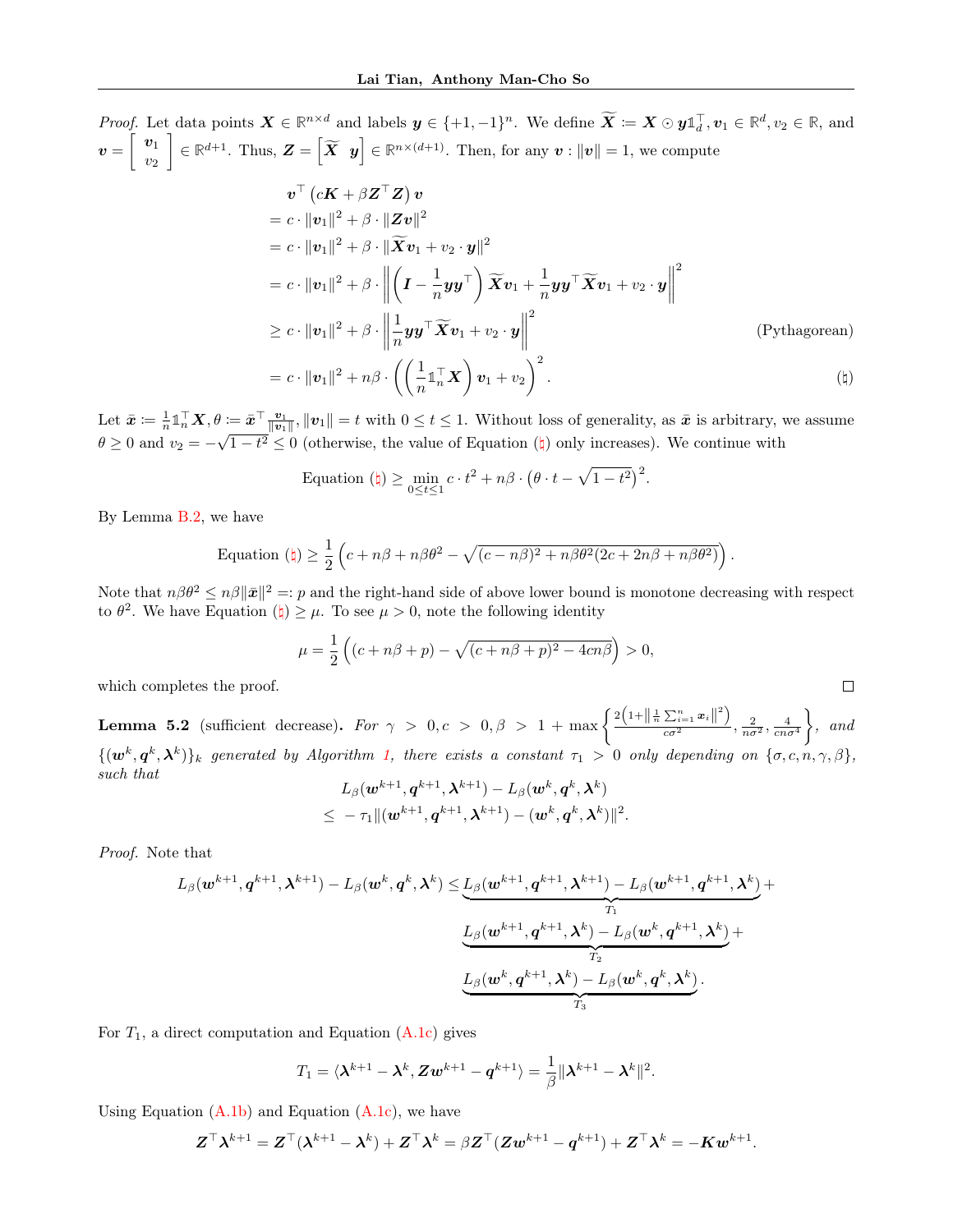As Z is surjective, it holds  $\sigma := \sigma_{\min}(\mathbf{Z}) > 0$ . Combining above computation and Lemma [B.1,](#page-11-3) we have

$$
T_1 = \frac{1}{\beta} \|\boldsymbol{\lambda}^{k+1} - \boldsymbol{\lambda}^k\|^2 \leq \frac{1}{\sigma^2 \beta} \|\boldsymbol{Z}^\top (\boldsymbol{\lambda}^{k+1} - \boldsymbol{\lambda}^k)\|^2 = \frac{1}{\sigma^2 \beta} \|\boldsymbol{K} (\boldsymbol{w}^{k+1} - \boldsymbol{w}^k)\|^2 \leq \frac{1}{\sigma^2 \beta} \|\boldsymbol{w}^{k+1} - \boldsymbol{w}^k\|^2.
$$

For  $T_2$ , we first note the strong convexity of the w-subproblem, which is due to the positive definite Hessian matrix  $c\mathbf{K} + \beta \mathbf{Z}^{\top} \mathbf{Z} \succcurlyeq \mu \cdot \mathbf{I}$  in Proposition [3.4.](#page-5-3) Then, by [\[Nesterov,](#page-10-10) [2018,](#page-10-10) Theorem 2.1.8], we have

$$
T_2 \leq -\mu \| \boldsymbol{w}^{k+1} - \boldsymbol{w}^k \|^2 \leq -\frac{\mu}{2} \| \boldsymbol{w}^{k+1} - \boldsymbol{w}^k \|^2 - \frac{\sigma^2 \mu}{2} \| \boldsymbol{\lambda}^{k+1} - \boldsymbol{\lambda}^k \|^2,
$$

where the last inequality is due to the primal-dual control:

$$
\sigma \cdot \|\boldsymbol{\lambda}^{k+1} - \boldsymbol{\lambda}^k\| \leq \|\boldsymbol{Z}^\top(\boldsymbol{\lambda}^{k+1} - \boldsymbol{\lambda}^k)\| = \|\boldsymbol{K}(\boldsymbol{w}^{k+1} - \boldsymbol{w}^k)\| \leq \|\boldsymbol{w}^{k+1} - \boldsymbol{w}^k\|.
$$

For  $T_3$ , by optimality condition Equation  $(A.1a)$ , it holds

$$
T_3\leq -\frac{\gamma}{2}\|{\boldsymbol{q}}^{k+1}-{\boldsymbol{q}}^k\|^2.
$$

In summary, we bound

$$
T_1+T_2+T_3\leq \left(\frac{1}{\sigma^2\beta}-\frac{\mu}{2}\right)\|\bm{w}^{k+1}-\bm{w}^{k}\|^2-\frac{\sigma^2\mu}{2}\|\bm{\lambda}^{k+1}-\bm{\lambda}^{k}\|^2-\frac{\gamma}{2}\|\bm{q}^{k+1}-\bm{q}^{k}\|^2.
$$

Finally, we choose parameters as

$$
\beta > \frac{2}{\sigma^2 \mu}
$$
,  $\gamma > 0$ , and  $\tau_1 = \min \left\{ \left( \frac{1}{\sigma^2 \beta} - \frac{\mu}{2} \right), \frac{\sigma^2 \mu}{2}, \frac{\gamma}{2} \right\} > 0$ .

To get an explicit lower estimation for  $\beta$ , we plug in  $\mu$  in Proposition [3.4.](#page-5-3) After algebraic simplification on condition  $\beta > \frac{2}{\sigma^2 \mu}$ , we have

$$
\beta^2 \left(\theta^2 n \sigma^2 + n \sigma^2\right) + \beta c \sigma^2 - 4 > \beta \sigma^2 \sqrt{\left(c + \beta \theta^2 n + \beta n\right)^2 - 4\beta c n}.
$$

Then, it suffices to ensure  $\beta^2 (\theta^2 n \sigma^2 + n \sigma^2) + \beta c \sigma^2 - 4 > 0$  and

$$
\left(\beta^2 \left(\theta^2 n \sigma^2 + n \sigma^2\right) + \beta c \sigma^2 - 4\right)^2 - \left(\beta \sigma^2 \sqrt{\left(c + \beta \theta^2 n + \beta n\right)^2 - 4\beta c n}\right)^2 > 0.
$$

Solving the quadratic inequality and simplifying the cubic one, we get  $\beta > \max\{Rt_3(\sharp), \nu\}$ , where

$$
\nu := \frac{1}{2} \sqrt{\frac{c^2}{n^2 (\theta^2 + 1)^2} + \frac{16}{n (\theta^2 + 1) \sigma^2}} - \frac{c}{2n (\theta^2 + 1)},
$$

and  $Rt_3(\sharp)$  is the largest positive root of the following cubic equation with respect to t:

<span id="page-13-0"></span>
$$
cn\sigma^4 t^3 - 2n\sigma^2 \left( 1 + \left\| \frac{1}{n} \sum_{i=1}^n x_i \right\|^2 \right) t^2 - 2\sigma^2 ct + 4 = 0. \tag{\sharp}
$$

Then, we use the Cauchy's bound [Cauchy](#page-9-23) [\[1828\]](#page-9-23) (see also [\[Hertz et al.,](#page-9-24) [1999,](#page-9-24) Theorem 2.1]) for real zeros of polynomials to get

$$
\mathrm{Rt}_3(\sharp) \leq 1 + \max \left\{ \frac{2\left(1 + \left\|\frac{1}{n}\sum_{i=1}^n x_i\right\|^2\right)}{c\sigma^2}, \frac{2}{n\sigma^2}, \frac{4}{cn\sigma^4} \right\}.
$$

Finally, note that  $\nu \leq Rt_3(\sharp)$  and the proof completes.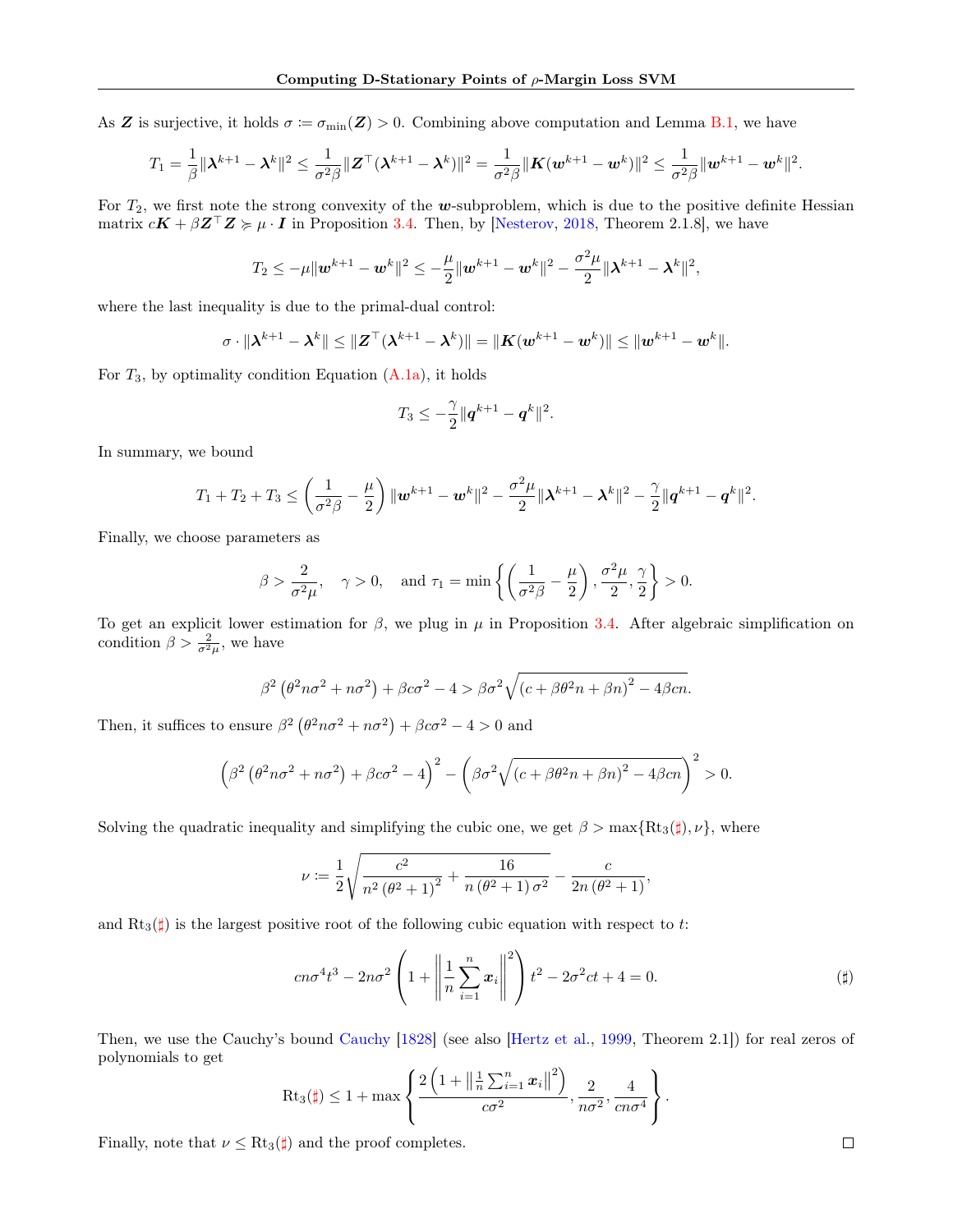**Lemma 5.1** (bounded and proper). For  $\beta > \frac{2}{c\sigma^2}$ ,  $\gamma > 0$ ,  $c > 0$ , and  $\{(\mathbf{w}^k, \mathbf{q}^k, \boldsymbol{\lambda}^k)\}_k$  generated by Algorithm [1,](#page-4-1) there exists an  $R > 0$  such that  $\|(\boldsymbol{w}^k, \boldsymbol{q}^k, \boldsymbol{\lambda}^k)\| \le R$  and  $L_\beta(\boldsymbol{w}^k, \boldsymbol{q}^k, \boldsymbol{\lambda}^k) > -\infty$  for any  $k \in \mathbb{N}$ .

*Proof.* By Lemma [5.2,](#page-6-3) we have for any  $k \in \mathbb{N}$ :

$$
L_{\beta}(\boldsymbol{w}^{0}, \boldsymbol{q}^{0}, \boldsymbol{\lambda}^{0}) \geq L_{\beta}(\boldsymbol{w}^{k}, \boldsymbol{q}^{k}, \boldsymbol{\lambda}^{k})
$$
  
\n
$$
= \frac{c}{2} \|\boldsymbol{w}^{k}\|_{\boldsymbol{K}}^{2} + g(\boldsymbol{q}^{k}) + \frac{\beta}{2} \|\boldsymbol{Z}\boldsymbol{w}^{k} - \boldsymbol{q}^{k} + \frac{1}{\beta} \boldsymbol{\lambda}^{k}\|^{2} - \frac{1}{2\beta} \|\boldsymbol{\lambda}^{k}\|^{2}
$$
  
\n
$$
\geq \frac{c}{2} \|\boldsymbol{w}^{k}\|_{\boldsymbol{K}}^{2} + g(\boldsymbol{q}^{k}) + \frac{\beta}{2} \|\boldsymbol{Z}\boldsymbol{w}^{k} - \boldsymbol{q}^{k} + \frac{1}{\beta} \boldsymbol{\lambda}^{k}\|^{2} - \frac{1}{2\beta\sigma^{2}} \|\boldsymbol{K}\boldsymbol{w}^{k}\|^{2}
$$
  
\n
$$
\geq \frac{c}{4} \|\boldsymbol{w}^{k}\|_{\boldsymbol{K}}^{2} + g(\boldsymbol{q}^{k}) + \frac{\beta}{2} \|\boldsymbol{Z}\boldsymbol{w}^{k} - \boldsymbol{q}^{k} + \frac{1}{\beta} \boldsymbol{\lambda}^{k}\|^{2} \geq 0,
$$

where the second inequality is due to  $\sigma \cdot ||\lambda^k|| \leq ||Z^\top \lambda^k|| = ||Kw^k||$ , the final inequality is by facts that K is idempotent and  $\left(\frac{c}{2} - \frac{1}{2\beta\sigma^2}\right) > \frac{c}{4}$ . Therefore, the augmented Lagrangian is lower bounded by 0 for any  $k \in \mathbb{N}$  and the properness of  $L_{\beta}(\boldsymbol{w}^k, \boldsymbol{q}^k, \boldsymbol{\lambda}^k)$  for any  $k \in \mathbb{N}$  directly follows.

Then, similar to the proof of Proposition [3.4,](#page-5-3) we can prove  $\frac{c}{4}\mathbf{K} + \frac{\beta}{2}\mathbf{Z}^{\top}\mathbf{Z} \succ 0$ . Thus the level-set of  $L_{\beta}$ with respect to w is bounded and we have  $\{w^k\}_k$  is bounded. Again, by Equations [\(A.1b\)](#page-11-2) and [\(A.1c\)](#page-11-1) and surjective Z, we have  $\|\boldsymbol{w}^k\| \geq \|\boldsymbol{K}\boldsymbol{w}^k\| = \|\boldsymbol{Z}^\top \boldsymbol{\lambda}^k\| \geq \sigma \|\boldsymbol{\lambda}^k\|$ , and  $\{\boldsymbol{\lambda}^k\}_k$  is bounded. By Equation [\(A.1c\)](#page-11-1),  $||q^k|| = ||Zw^k + \frac{1}{\beta}\lambda^k - \frac{1}{\beta}\lambda^{k+1}|| \leq ||Z|| ||w^k|| + \frac{1}{\beta}||\lambda^k|| + \frac{1}{\beta}||\lambda^{k+1}||$ , and  $\{q^k\}_k$  is bounded.

**Lemma 5.3** (limiting safeguard). There exists a  $\tau_2 > 0$  such that

$$
\begin{aligned} &\text{dist}\left({0}, \partial L_{\beta}(\boldsymbol{w}^{k+1}, \boldsymbol{q}^{k+1}, \boldsymbol{\lambda}^{k+1})\right) \\ &\leq \tau_2 \|(\boldsymbol{w}^{k+1}, \boldsymbol{q}^{k+1}, \boldsymbol{\lambda}^{k+1}) - (\boldsymbol{w}^{k}, \boldsymbol{q}^{k}, \boldsymbol{\lambda}^{k})\|. \end{aligned}
$$

*Proof.* To prove the safeguard property, we need to characterize the limiting subdifferential  $\partial L_{\beta}$ . Due to the irregularity of  $g(q)$ , a rigorous argument needs to apply a series of subdifferential calculus rules in a carefully chosen order. To this end, by grouping smooth terms in  $L_\beta$  together, by [\[Rockafellar and Wets,](#page-10-0) [2009,](#page-10-0) Exercise 8.8(c)], calmness of  $L_\beta$  from local Lipschitz, [\[Rockafellar and Wets,](#page-10-0) [2009,](#page-10-0) Proposition 8.32], and then with [\[Rockafellar and Wets,](#page-10-0) [2009,](#page-10-0) Proposition 10.5], we have

$$
\partial L_{\beta}(\boldsymbol{w},\boldsymbol{q},\boldsymbol{\lambda})=\left[\begin{array}{c}c\boldsymbol{K}\boldsymbol{w}+\boldsymbol{Z}^{\top}\boldsymbol{\lambda}+\beta\boldsymbol{Z}^{\top}(\boldsymbol{Z}\boldsymbol{w}-\boldsymbol{q})\\-\boldsymbol{\lambda}+\beta(\boldsymbol{q}-\boldsymbol{Z}\boldsymbol{w})+\partial g(\boldsymbol{q})\\ \boldsymbol{Z}\boldsymbol{w}-\boldsymbol{q}\end{array}\right].
$$

By Cauchy-Schwarz, it holds

$$
\begin{aligned} \text{dist}\left(0,\partial L_{\beta}(\bm{w}^{k+1},\bm{q}^{k+1},\bm{\lambda}^{k+1})\right) &\leq \|c\bm{K}\bm{w}^{k+1}+\bm{Z}^{\top}\bm{\lambda}^{k+1}+\beta\bm{Z}^{\top}(\bm{Z}\bm{w}^{k+1}-\bm{q}^{k+1})\|+\\ &\text{dist}\left(0,-\bm{\lambda}^{k+1}+\beta(\bm{q}^{k+1}-\bm{Z}\bm{w}^{k+1})+\partial g(\bm{q}^{k+1})\right)+\|\bm{Z}\bm{w}^{k+1}-\bm{q}^{k+1}\|. \end{aligned}
$$

By Equation  $(A.1b)$ , we have

$$
||cKw^{k+1} + Z^{\top}\lambda^{k+1} + \beta Z^{\top}(Zw^{k+1} - q^{k+1})|| = ||Z^{\top}(\lambda^{k+1} - \lambda^{k})|| \leq ||Z|| ||\lambda^{k+1} - \lambda^{k}||.
$$

Meanwhile, by Equation  $(A, 1a)$  and triangle inequality, we compute

$$
\text{dist}\left(0, -\lambda^{k+1} + \beta(q^{k+1} - \mathbf{Z}\mathbf{w}^{k+1}) + \partial g(q^{k+1})\right) \leq \|\lambda^{k+1} - \lambda^k\| + \gamma\|q^{k+1} - q^k\| + \beta\|\mathbf{Z}\|\|\mathbf{w}^{k+1} - \mathbf{w}^k\|.
$$

Finally, using Equation  $(A.1c)$ , summing up, we get

$$
\text{dist}\left(0,\partial L_{\beta}(\boldsymbol{w}^{k+1},\boldsymbol{q}^{k+1},\boldsymbol{\lambda}^{k+1})\right)\leq \beta\|\boldsymbol{Z}\|\|\boldsymbol{w}^{k+1}-\boldsymbol{w}^{k}\|+\gamma\|\boldsymbol{q}^{k+1}-\boldsymbol{q}^{k}\|+\left(\frac{\beta+1}{\beta}+\|\boldsymbol{Z}\|\right)\|\boldsymbol{\lambda}^{k+1}-\boldsymbol{\lambda}^{k}\|,
$$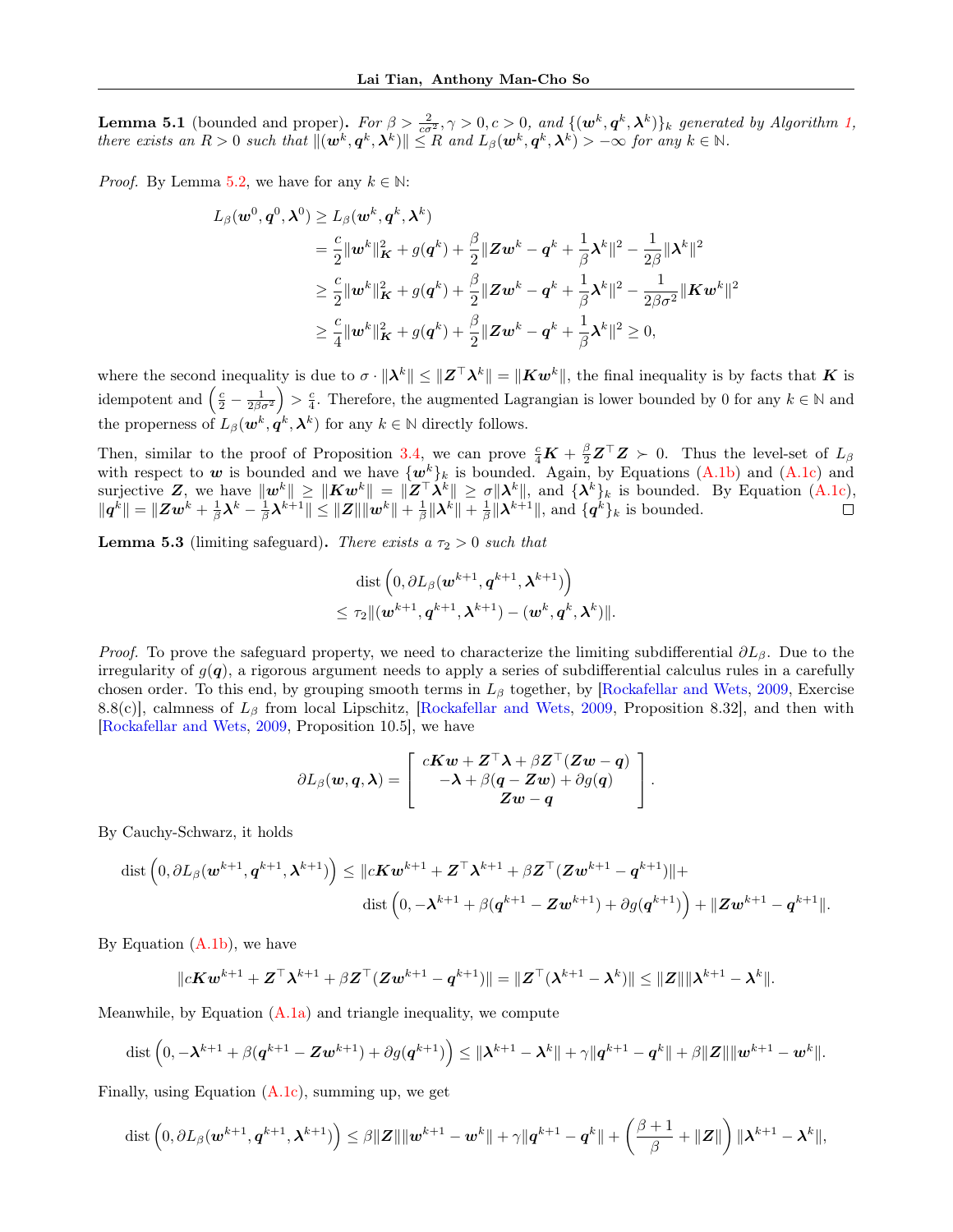which combing with Cauchy-Schwarz and the choosing

$$
\tau_2 \coloneqq \sqrt{3} \max \left\{ \beta ||\mathbf{Z}||, \gamma, \left( \frac{\beta+1}{\beta} + ||\mathbf{Z}|| \right) \right\},\
$$

completes the proof.

**Lemma 5.4** (limiting stationarity convergence). Let  $\{(\mathbf{w}^k, \mathbf{q}^k, \boldsymbol{\lambda}^k)\}_k$  be the sequence generated by Algorithm [1.](#page-4-1) As  $k \to +\infty$ , we have  $(\mathbf{w}^k, \mathbf{q}^k, \boldsymbol{\lambda}^k) \to (\mathbf{w}^*, \mathbf{q}^*, \boldsymbol{\lambda}^*)$  with  $\mathbf{w}^*$  is limiting-stationary, that is,

$$
0 \in cKw^* + \mathbf{Z}^\top \partial g(\mathbf{Z}w^*).
$$

Proof. The proof is by verifying the conditions in [\[Attouch et al.,](#page-9-22) [2013,](#page-9-22) Theorem 2.9]. For H1, it directly holds from Lemma [5.2.](#page-6-3) H2 is from Lemma [5.3.](#page-7-1) H3 is due to Lemma [5.1](#page-6-4) and continuity of  $L_{\beta}$ . We still need to show  $L_{\beta}$  is a KŁ function. To see this, we simply notice that  $h_1(w, q, \lambda) \coloneqq \frac{c}{2} ||w||^2 + \frac{\beta}{2} ||Zw - q + \frac{1}{\beta}\lambda||^2 - \frac{1}{2\beta} ||\lambda||^2$ is a polynomial function and  $h_2(\mathbf{w}, \mathbf{q}, \boldsymbol{\lambda}) := g(\mathbf{q})$  has a piecewise linear graph. Hence the sum  $L_\beta(\mathbf{w}, \mathbf{q}, \boldsymbol{\lambda}) =$  $h_1(\mathbf{w}, \mathbf{q}, \boldsymbol{\lambda}) + h_2(\mathbf{w}, \mathbf{q}, \boldsymbol{\lambda})$  is semi-algebraic and thus KŁ [Kurdyka](#page-9-25) [\[1998\]](#page-9-25). The proof completes by using [\[Attouch](#page-9-22) [et al.,](#page-9-22) [2013,](#page-9-22) Theorem 2.9].  $\Box$ 

**Lemma 3.3** (proximal operator). For  $0 < \lambda < 2\rho^2$ , it holds

$$
\text{Prox}_{\lambda\phi_{\rho}}(v) = \begin{cases} \n\{v\} & \text{for} \quad v < -\frac{\lambda}{2\rho}, \\ \n\{v, v + \frac{\lambda}{\rho}\} & \text{for} \quad v = -\frac{\lambda}{2\rho}, \\ \n\{v + \frac{\lambda}{\rho}\} & \text{for} \quad -\frac{\lambda}{2\rho} < v \le \rho - \frac{\lambda}{\rho}, \\ \n\{\rho\} & \text{for} \quad \rho - \frac{\lambda}{\rho} < v \le \rho, \\ \n\{v\} & \text{for} \quad v > \rho. \n\end{cases}
$$

For  $0 < 2\rho^2 \leq \lambda$ , we have

$$
\text{Prox}_{\lambda\phi_{\rho}}(v) = \begin{cases} \n\{v\} & \text{for} \quad v < \rho - \sqrt{2\lambda}, \\ \n\{v, \rho\} & \text{for} \quad v = \rho - \sqrt{2\lambda}, \\ \n\{\rho\} & \text{for} \quad \rho - \sqrt{2\lambda} < v < \rho, \\ \n\{v\} & \text{for} \quad v \ge \rho. \n\end{cases}
$$

*Proof.* As the computation of the proximal operator of the margin-loss  $\Phi_{\rho}$  is quite tedious and complicated, we will deduce its explicit expression by calling on existing result [Wang et al.](#page-10-1) [\[2021\]](#page-10-1). By definition, we have

$$
\text{Prox}_{\lambda\phi_{\rho}}(v) = \text{Arg}\min_{x} \left\{ \frac{1}{2\lambda}(x-v)^2 + \phi_{\rho}(x) \right\}.
$$

Let  $y = 1 - \frac{x}{\rho}$  and using identity  $\max(a, \min(b, c)) = \min(b, \max(a, c))$ , we have

$$
\text{Prox}_{\lambda\phi_{\rho}}(v) = \rho - \rho \cdot \text{Arg}\min_{y} \left\{ \frac{\rho^2}{2\lambda} \left( y + \frac{v}{\rho} - 1 \right)^2 + \max(0, \min(1, y)) \right\} = \rho - \rho \cdot \text{Prox}_{\frac{\lambda}{\rho^2} \ell_r} \left( 1 - \frac{v}{\rho} \right),
$$

where  $\ell_r$  is defined in [\[Wang et al.,](#page-10-1) [2021,](#page-10-1) Equation (2)]. Then, the claim follows from [Wang et al., 2021, Proposition 1], [\[Wang et al.,](#page-10-1) [2021,](#page-10-1) Proposition 2].  $\Box$ 

<span id="page-15-0"></span>**Proposition B.3.** g in Equation [\(MSVM\)](#page-4-2) is prox-bounded for all  $\lambda_g > 0$ .

*Proof.* Trivial as  $q$  is lower-bounded by 0 globally.

**Proposition 3.5.** A point w is local minimal for Problem  $(3.1)$  if and only if w is d-stationary.

*Proof.* The "only if" part is directly from [\[Rockafellar and Wets,](#page-10-0) [2009,](#page-10-0) Theorem 10.1]. For the "if" part, let  $w^*$ be a d-stationary point of F with  $F'(\mathbf{w}^*; \mathbf{w} - \mathbf{w}^*) \geq 0, \forall \mathbf{w} \in \mathbb{R}^{d+1}$  (see Definition [2.7\(](#page-3-0)b)). As  $g(\mathbf{Z}\mathbf{w})$  is piecewise

 $\Box$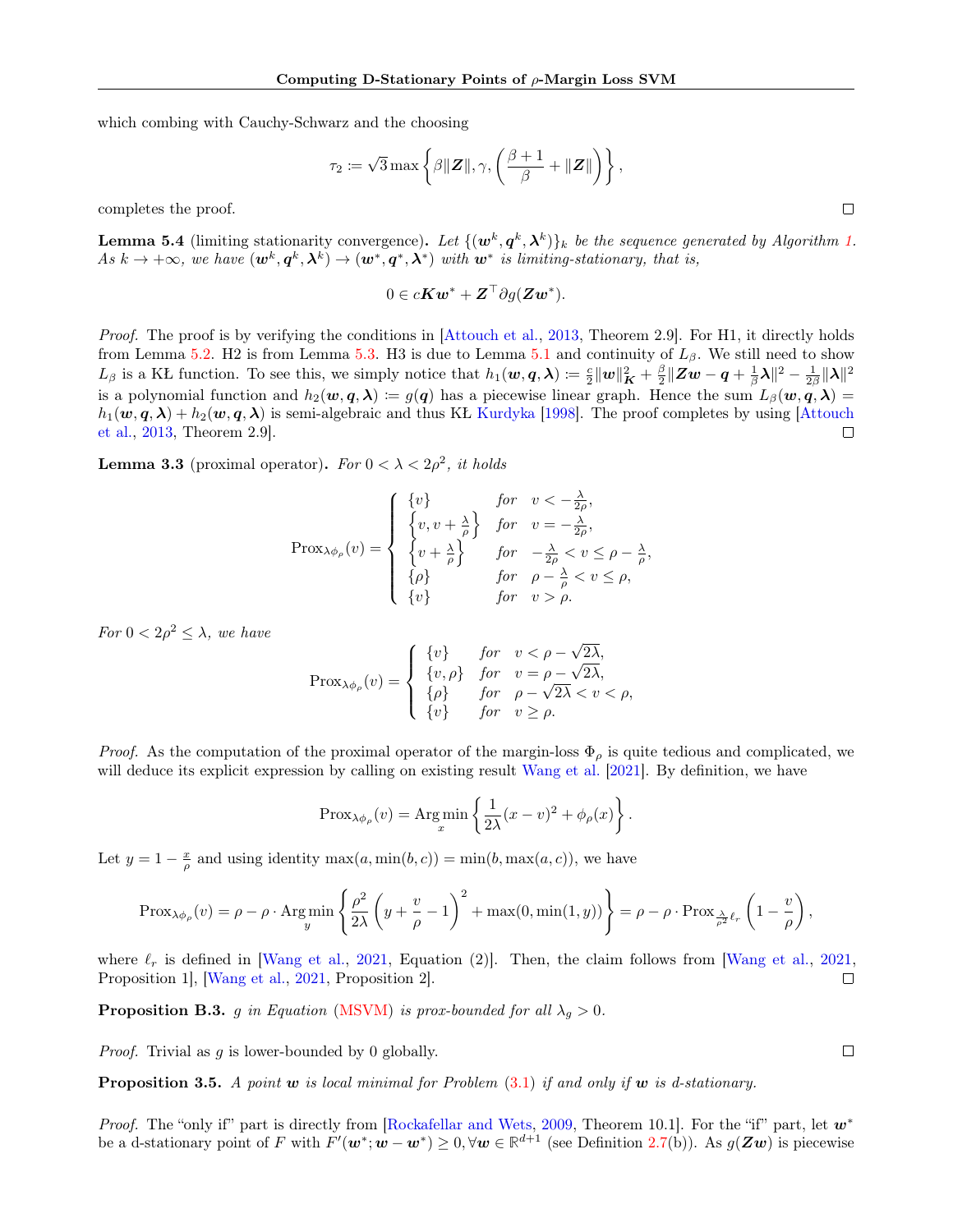affine with respect to  $w$ , by the min-max representation and with [\[Facchinei and Pang,](#page-9-26) [2007,](#page-9-26) Equation (4.2.7)], there exists  $\delta > 0$  such that for all  $\|\boldsymbol{w} - \boldsymbol{w}^*\| \leq \delta$ , we have

$$
g(\mathbf{Z}\boldsymbol{w})=g(\mathbf{Z}\boldsymbol{w}^*)+g'(\mathbf{Z}\boldsymbol{w}^*;\mathbf{Z}\boldsymbol{w}-\mathbf{Z}\boldsymbol{w}^*).
$$

Then, we compute

$$
F(\mathbf{w}) = \frac{c}{2} ||\mathbf{w}^* + (\mathbf{w} - \mathbf{w}^*)||_{\mathbf{K}}^2 + \sum_{i=1}^n \phi_\rho(\mathbf{z}_i^\top \mathbf{w})
$$
  
\n
$$
\geq \frac{c}{2} ||\mathbf{w}^*||_{\mathbf{K}}^2 + c(\mathbf{w} - \mathbf{w}^*)^\top \mathbf{K} \mathbf{w}^* + \sum_{i=1}^n \phi_\rho(\mathbf{z}_i^\top \mathbf{w}^*) + \sum_{i=1}^n \phi_\rho(\mathbf{z}_i^\top \mathbf{w}) - \phi_\rho(\mathbf{z}_i^\top \mathbf{w}^*)
$$
  
\n
$$
= \frac{c}{2} ||\mathbf{w}^*||_{\mathbf{K}}^2 + \sum_{i=1}^n \phi_\rho(\mathbf{z}_i^\top \mathbf{w}^*) + c(\mathbf{w} - \mathbf{w}^*)^\top \mathbf{K} \mathbf{w}^* + \sum_{i=1}^n \phi_\rho'(\mathbf{z}_i^\top \mathbf{w}^*; \mathbf{z}_i^\top \mathbf{w} - \mathbf{z}_i^\top \mathbf{w}^*)
$$
  
\n
$$
= \frac{c}{2} ||\mathbf{w}^*||_{\mathbf{K}}^2 + \sum_{i=1}^n \phi_\rho(\mathbf{z}_i^\top \mathbf{w}^*) + F'(\mathbf{w}^*; \mathbf{w} - \mathbf{w}^*) \geq F(\mathbf{w}^*),
$$

 $\Box$ 

which completes the proof.

# <span id="page-16-0"></span>C Proof of Theorem [3.6](#page-5-2)

We recall the definition of KŁ property in [\[Attouch et al.,](#page-9-22) [2013,](#page-9-22) Definition 2.4] as follows:

<span id="page-16-1"></span>**Definition C.1** (KL property). The function  $f : \mathbb{R}^d \to \overline{\mathbb{R}}$  is said to have the Kurdyka–Łojasiewicz (KL) property  $at \bar{x} \in \text{dom } \partial f$  if there exists  $\eta \in (0, +\infty]$ , a neighborhood U of  $\bar{x}$  and a continuous concave function  $\phi : [0, \eta) \to \mathbb{R}_+$ such that

- $\phi(0) = 0;$
- $\phi$  is  $C^1$  on  $(0, \eta)$ ;
- for all  $s \in (0, \eta)$ ,  $\phi'(s) > 0$ ;
- for all  $x$  in  $U \cap [f(\bar{x}) < f < f(\bar{x}) + \eta]$ , the KŁ inequality holds

$$
\phi'(f(\boldsymbol{x}) - f(\bar{\boldsymbol{x}})) \cdot \text{dist}(0, \partial f(\boldsymbol{x})) \ge 1.
$$

Now, we are ready to prove the Theorem [3.6.](#page-5-2)

Theorem 3.6. Let  $\gamma > 0, c > 0$ , and

$$
\beta > 1 + \max \left\{ \frac{2 \left( 1 + \left\| \frac{1}{n} \sum_{i=1}^{n} x_i \right\|^2 \right)}{c \sigma^2}, \frac{2}{n \sigma^2}, \frac{4}{cn \sigma^4} \right\}.
$$

For the sequence  $\{(\boldsymbol{w}^{k},\boldsymbol{q}^{k},\boldsymbol{\lambda}^{k})\}_{k}$  generated by Algorithm [1,](#page-4-1) the following holds:

- When  $k \to \infty$ , we have sequential convergence  $(\mathbf{w}^k, \mathbf{q}^k, \boldsymbol{\lambda}^k) \to (\mathbf{w}^*, \mathbf{q}^*, \boldsymbol{\lambda}^*)$  and  $\mathbf{w}^*$  is a d-stationary point of Problem  $(3.1)$ .
- For any  $0 \leq T < \infty$ , we have

$$
\min_{k \in [T]} \text{dist}\left(0, \partial L_{\beta}(\boldsymbol{w}^{k}, \boldsymbol{q}^{k}, \boldsymbol{\lambda}^{k})\right) \leq \frac{C_{1}}{\sqrt{T}},
$$
  
where  $C_{1} := \tau_{2} \cdot \sqrt{\frac{L_{\beta}(\boldsymbol{w}^{0}, \boldsymbol{q}^{0}, \boldsymbol{\lambda}^{0}) - F^{*}}{\tau_{1}}}$ . See Section 5 for definitions of  $\tau_{1}, \tau_{2}$ .

• Let  $S_d$  be the set of d-stationary points of Problem [\(3.1\)](#page-3-1). There exist  $C_2 < \infty$ ,  $\rho \in [0,1)$  and finite  $\overline{k}$  such that for all  $k \geq \overline{k}$ :

$$
\mathrm{dist}\left(\boldsymbol{w}^k,\mathcal{S}_d\right)\leq C_2\rho^k.
$$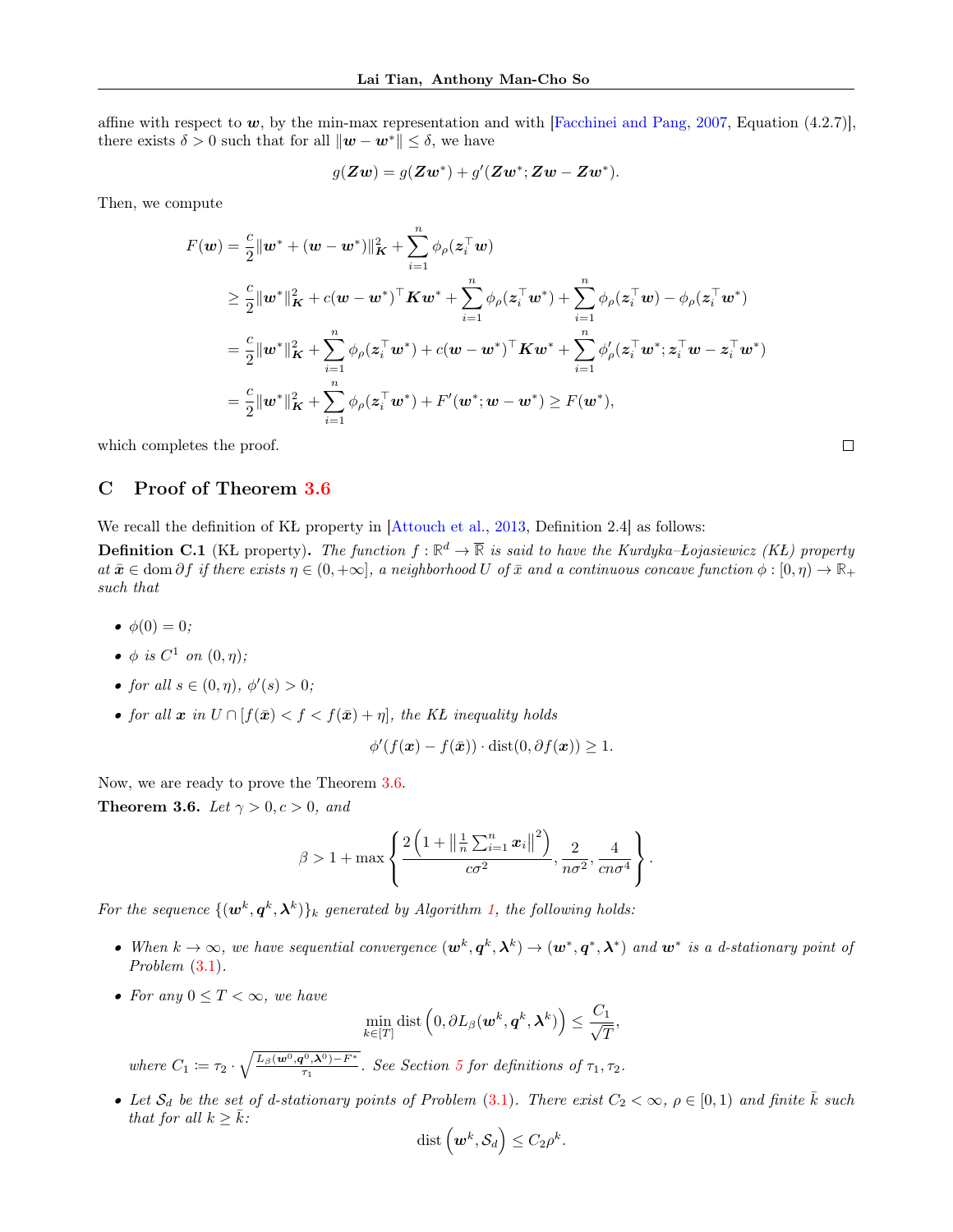Proof. The proof is divided into several steps.

**Step [1](#page-4-1)** (limiting stationary convergence). We first prove the sequence  $\{(\mathbf{w}^k, \mathbf{q}^k, \boldsymbol{\lambda}^k)\}_k$  generated by Algorithm 1 will converge to a limiting stationary point  $(w^*, q^*, \lambda^*)$  of the augmented Lagrangian  $L_\beta$ , which implies  $w^*$  is a limiting stationary point of Problem [\(3.1\)](#page-3-1). The claim direct follows from Lemma [5.4.](#page-7-2)

The global rate is a direct corollary of Lemma [5.2](#page-6-3) and Lemma [5.3.](#page-7-1) Specifically,

$$
\min_{k \in [T]} \text{dist}\left(0, \partial L_{\beta}(\boldsymbol{w}^{k}, \boldsymbol{q}^{k}, \boldsymbol{\lambda}^{k})\right) \leq \tau_{2} \cdot \min_{k \in [T]} \left\| (\boldsymbol{w}^{k}, \boldsymbol{q}^{k}, \boldsymbol{\lambda}^{k}) - (\boldsymbol{w}^{k-1}, \boldsymbol{q}^{k-1}, \boldsymbol{\lambda}^{k-1}) \right\|
$$
\n
$$
\leq \tau_{2} \cdot \sqrt{\frac{1}{T} \sum_{k=1}^{T} \left\| (\boldsymbol{w}^{k}, \boldsymbol{q}^{k}, \boldsymbol{\lambda}^{k}) - (\boldsymbol{w}^{k-1}, \boldsymbol{q}^{k-1}, \boldsymbol{\lambda}^{k-1}) \right\|^{2}}
$$
\n
$$
\leq \tau_{2} \cdot \sqrt{\frac{L_{\beta}(\boldsymbol{w}^{0}, \boldsymbol{q}^{0}, \boldsymbol{\lambda}^{0}) - L_{\beta}(\boldsymbol{w}^{*}, \boldsymbol{q}^{*}, \boldsymbol{\lambda}^{*})}{\tau_{1} T}} = \frac{C_{2}}{\sqrt{T}}.
$$
\n(Lemma 5.2)

**Step 2** (refine stationarity characterization). Then, we will refine the characterization of  $(w^*, q^*, \lambda^*)$  by showing  $w^*$  is indeed a d-stationary point. We first rewrite the optimality condition for  $q$ -subproblem as

$$
\boldsymbol{q}^{k+1} \in \text{Prox}_{\frac{1}{\beta+\gamma}g} \left( \frac{\beta}{\beta+\gamma} \left( \boldsymbol{Z} \boldsymbol{w}^k + \frac{1}{\beta} \boldsymbol{\lambda}^k \right) + \frac{\gamma}{\beta+\gamma} \boldsymbol{q}^k \right).
$$

Note that, by Equation [\(A.1c\)](#page-11-1), we observe the following identify:

$$
\frac{\beta}{\beta+\gamma}\left(\mathbf{Z}\mathbf{w}^{k}+\frac{1}{\beta}\boldsymbol{\lambda}^{k}\right)+\frac{\gamma}{\beta+\gamma}\mathbf{q}^{k}=\mathbf{q}^{k+1}+\frac{\gamma}{\beta+\gamma}\left(\mathbf{q}^{k}-\mathbf{q}^{k+1}\right)+\frac{\beta}{\beta+\gamma}\mathbf{Z}(\mathbf{w}^{k}-\mathbf{w}^{k+1})+\frac{1}{\beta+\gamma}\boldsymbol{\lambda}^{k+1}.
$$

Let  $k \to +\infty$ . By the convergence of  $(\mathbf{w}^k, \mathbf{q}^k, \boldsymbol{\lambda}^k) \to (\mathbf{w}^*, \mathbf{q}^*, \boldsymbol{\lambda}^*)$  in Step 1, global prox-boundedness of g from Proposition [B.3,](#page-15-0) and outer semi-continuous of proximal mapping  $Prox_{\frac{1}{\beta+\gamma}g}$  (see [\[Rockafellar and Wets,](#page-10-0) [2009,](#page-10-0) Example 5.23]), we have

$$
\boldsymbol{q}^* = \lim_{k \to \infty} \boldsymbol{q}^k \in \limsup_{k \to \infty} \text{Prox}_{\frac{1}{\beta + \gamma}g} \left( \boldsymbol{q}^{k+1} + \frac{\gamma}{\beta + \gamma} \left( \boldsymbol{q}^k - \boldsymbol{q}^{k+1} \right) + \frac{\beta}{\beta + \gamma} \boldsymbol{Z} (\boldsymbol{w}^k - \boldsymbol{w}^{k+1}) + \frac{1}{\beta + \gamma} \boldsymbol{\lambda}^{k+1} \right) \\ \subseteq \text{Prox}_{\frac{1}{\beta + \gamma}g} \left( \boldsymbol{q}^* + \frac{1}{\beta + \gamma} \boldsymbol{\lambda}^* \right).
$$

By Fermat's rule [\[Rockafellar and Wets,](#page-10-0) [2009,](#page-10-0) Theorem 10.1] on proximal mapping  $\text{Prox}_{\frac{1}{\beta+\gamma}g}$ , it holds  $\boldsymbol{\lambda}^* \in \widehat{\partial}g(\boldsymbol{q}^*)$ . Using Equations [\(A.1b\)](#page-11-2) and [\(A.1c\)](#page-11-1) and limiting argument, we also have  $\mathbf{Z}\mathbf{w}^* = \mathbf{q}^*, 0 = \mathbf{K}\mathbf{w}^* + \mathbf{Z}^\top \boldsymbol{\lambda}^*$ , which indicates  $0 \in \mathbf{K}w^* + \mathbf{Z}^\top \widehat{\partial}g(\mathbf{Z}w^*)$ . As  $\mathbf{Z}$  is surjective, by chain rule [\[Rockafellar and Wets,](#page-10-0) [2009,](#page-10-0) Exercise 10.7] and sum rule [\[Rockafellar and Wets,](#page-10-0) [2009,](#page-10-0) Exercise 8.8(c)], we have  $0 \in \hat{\partial}F(w^*)$ . As F is locally Lipschitz, by [\[Rockafellar and Wets,](#page-10-0) [2009,](#page-10-0) Theorem 9.13],  $w^*$  is a d-stationary point.

Step 3 (linear convergence). By inspecting the analytic expression of proximal operator in Lemma [3.3,](#page-4-3) it is easy to check that, for any  $\lambda > 0$ ,  $\rho > 0$ ,  $q \in \mathbb{R}$  and  $q \in \text{Prox}_{\lambda \phi_{\rho}}(v)$ , where  $v \in \mathbb{R}$  is arbitrary, we have

$$
|q| \ge \min\left\{\frac{\lambda}{2\rho}, \rho\right\}.
$$

Then, for any  $k \in \mathbb{N}$ , there exists a constant  $\tau_3$  with  $\min\left\{\frac{1}{2\rho(\beta+\gamma)}, \rho\right\} > \tau_3 > 0$  such that

$$
\min_{i \in [n]} |q_i^k| > \tau_3 > 0, \quad \text{and} \quad \min_{i \in [n]} |q_i^*| = \min_{i \in [n]} |\mathbf{z}_i^\top \mathbf{w}^*| > \tau_3 > 0.
$$

By the convergence of  $(\boldsymbol{w}^k, \boldsymbol{q}^k, \boldsymbol{\lambda}^k) \to (\boldsymbol{w}^*, \boldsymbol{q}^*, \boldsymbol{\lambda}^*)$  in Lemma [5.4,](#page-7-2) there exists  $\bar{k}$  such that for all  $k \geq \bar{k}$ , we have

$$
\max_{i \in [n]} |q_i^k - q_i^*| \le \tau_3, \quad \text{implying} \quad \min_{i \in [n]} q_i^k \cdot q_i^* > \frac{\tau_3^2}{2} > 0, \quad \text{and} \quad \text{sgn}(q_i^k) = \text{sgn}(q_i^*), \quad \forall i \in [n].
$$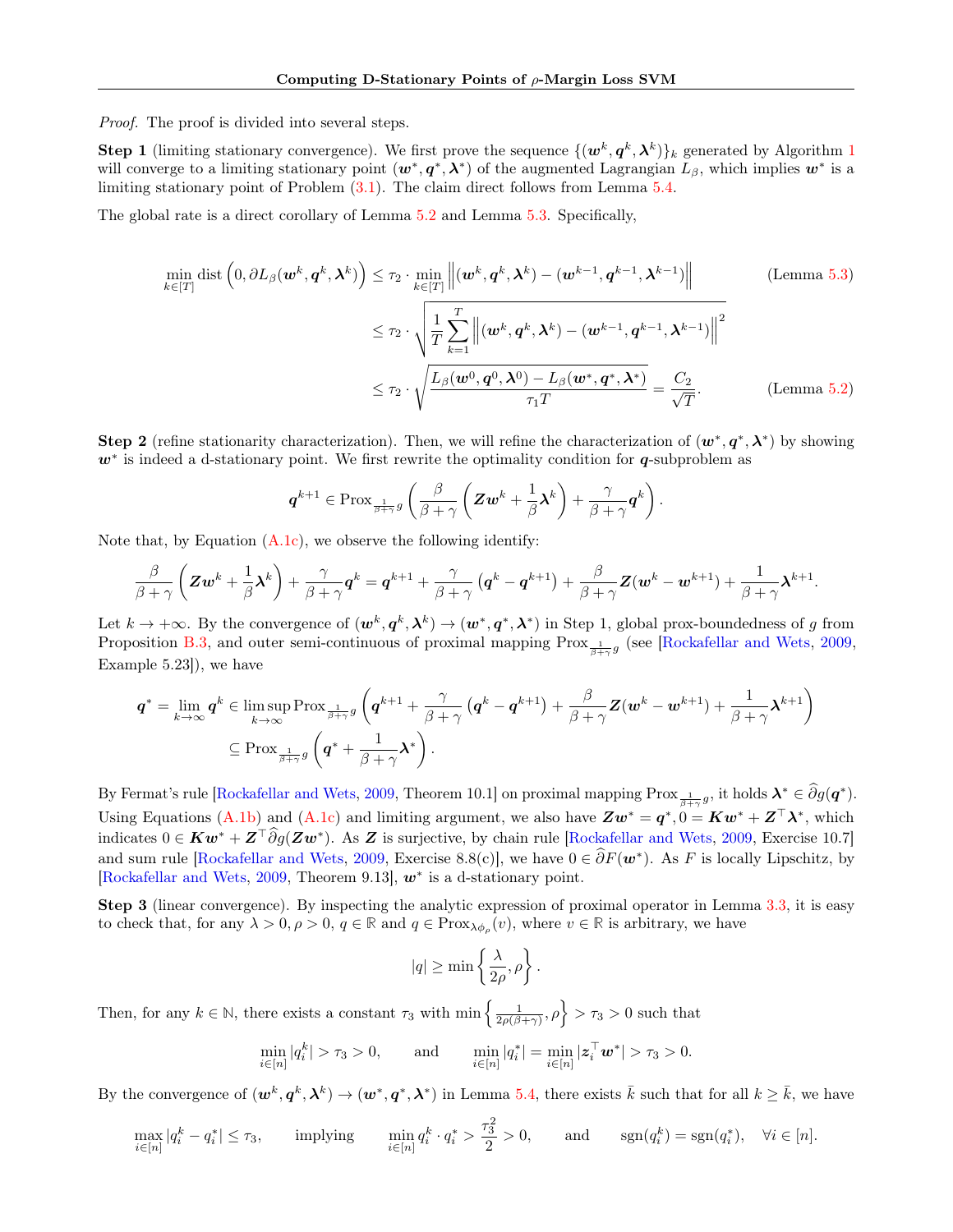Let the partition  $[n] = \mathcal{I}^k_< \sqcup \mathcal{I}^k_< \sqcup \mathcal{I}^k_<$ , where  $k \in \mathbb{N} \cup \{*\}$  and

$$
\mathcal{I}_{<}^k := \{ i \in [n] : q_i^k < 0 \}, \quad \mathcal{I}_{\!=}^k := \{ i \in [n] : q_i^k = 0 \}, \quad \mathcal{I}_{>}^k := \{ i \in [n] : q_i^k > 0 \}.
$$

Then, we define the following ghost convex problem:

$$
\min_{\boldsymbol{w}\in\mathbb{R}^{d+1}}\widehat{F}(\boldsymbol{w})\coloneqq\frac{c}{2}\|\boldsymbol{w}\|_{\boldsymbol{K}}^2+\sum_{i\in\mathcal{I}_{>}^*}\widehat{\phi}_{\rho}(\boldsymbol{z}_i^{\top}\boldsymbol{w}),\qquad\text{where}\qquad\widehat{\phi}_{\rho}(u)=\max\left(0,1-\frac{u}{\rho}\right). \tag{CPLQ}
$$

Let  $\hat{g}(\mathbf{q}) = \sum_{i \in \mathcal{I}^*} \widehat{\phi}_{\rho}(\mathbf{z}_i^{\top} \mathbf{w})$ . Using the same operator splitting technique  $\mathbf{Z}\mathbf{w} = \mathbf{q} \in \mathbb{R}^n$ , the augmented Lagrangian can be written as

<span id="page-18-0"></span>
$$
\widehat{L}_{\beta}(\boldsymbol{w},\boldsymbol{q},\boldsymbol{\lambda})\coloneqq\widehat{F}(\boldsymbol{w})+\langle\boldsymbol{\lambda},\boldsymbol{Z}\boldsymbol{w}-\boldsymbol{q}\rangle+\frac{\beta}{2}\|\boldsymbol{Z}\boldsymbol{w}-\boldsymbol{q}\|^2.
$$

Setting  $\hat{\mathbf{w}}^0 = \mathbf{w}^{\bar{k}}, \hat{\mathbf{q}}^0 = \mathbf{q}^{\bar{k}}, \hat{\lambda}^0 = \lambda^{\bar{k}}, (\beta, \gamma) = (\beta, \gamma)$  in Algorithm [1,](#page-4-1) we have the following ghost convex semi-proximal ADMM algorithm:

<span id="page-18-1"></span>Algorithm 2 Ghost Semi-proximal ADMM for Problem [\(CPLQ\)](#page-18-0)

1: Set 
$$
\hat{\mathbf{w}}^0 = \mathbf{w}^{\bar{k}}, \hat{\mathbf{q}}^0 = \mathbf{q}^{\bar{k}}, \hat{\lambda}^0 = \lambda^{\bar{k}}, (\beta, \gamma) = (\beta, \gamma)
$$
 in Algorithm 1.  
\n2: **for**  $t \in \{0, 1, 2, \ldots\}$  **do**  
\n3:  
\n
$$
\hat{\mathbf{q}}^{t+1} \in \argmin_{\hat{\mathbf{q}}} \hat{g}(\hat{\mathbf{q}}) + \frac{\beta}{2} || \hat{\mathbf{q}} - \mathbf{Z} \hat{\mathbf{w}}^t - \frac{1}{\beta} \hat{\lambda}^t ||^2 + \frac{\gamma}{2} || \hat{\mathbf{q}} - \hat{\mathbf{q}}^t ||^2
$$
\n
$$
\hat{\mathbf{w}}^{t+1} = \argmin_{\hat{\mathbf{w}}} \hat{f}(\hat{\mathbf{w}}) + \frac{\beta}{2} || \mathbf{Z} \hat{\mathbf{w}} - \hat{\mathbf{q}}^{t+1} + \frac{1}{\beta} \hat{\lambda}^t ||^2
$$
\n
$$
\hat{\lambda}^{t+1} = \hat{\lambda}^t + \beta (\mathbf{Z} \hat{\mathbf{w}}^{t+1} - \hat{\mathbf{q}}^{t+1}).
$$

4: end for

We denote the sequence generated by Algorithm [2](#page-18-1) as  $\{(\hat{\bm{w}}^t, \hat{\bm{q}}^t, \hat{\bm{\lambda}}^t)\}_t$ . As  $\hat{g}$  is a convex piecewise linear-quadratic function, by [\[Rockafellar and Wets,](#page-10-0) [2009,](#page-10-0) Theorem 12.30], the KKT mapping of  $\hat{F}$  is piecewise polyhedral. Then, by the celebrated results of [Robinson](#page-10-11) [\[1981\]](#page-10-11), we have the inverse KKT mapping is calm (see also [\[Dontchev](#page-9-19) [and Rockafellar,](#page-9-19) [2009,](#page-9-19) Proposition 3H.1]). Besides, by the strong convexity of w-subproblem in the proof of Lemma [5.2,](#page-6-3) we have  $c\mathbf{K} + \beta \mathbf{Z}^{\top} \mathbf{Z} \succ 0$ . Using [\[Han et al.,](#page-9-18) [2018,](#page-9-18) Theorem 2], there exists  $\rho \in (0,1)$  and constant  $\tau_4 \geq 0$  such that

$$
\text{dist}\left((\hat{\boldsymbol{w}}^k,\hat{\boldsymbol{q}}^k,\hat{\boldsymbol{\lambda}}^k),\mathcal{S}_{\text{KKT}}\right)\leq \tau_4\cdot \rho^k,
$$

where  $S_{\text{KKT}}$  is the set KKT points for Equation [\(CPLQ\)](#page-18-0).

Then, we will show for any  $k \in (\mathbb{N}\setminus[\bar{k}-1]) \cup \{*\}, (\mathbf{w}^k, \mathbf{q}^k, \boldsymbol{\lambda}^k) = (\hat{\mathbf{w}}^{k-\bar{k}}, \hat{\mathbf{q}}^{k-\bar{k}}, \hat{\boldsymbol{\lambda}}^{k-\bar{k}})$ , which directly indicates the linear convergence. The proof is by induction on k. For  $k = \overline{k}$ , it is by definition the claim holds. Then, we assume for  $\{\bar{k},\ldots,k\}$  the claim holds. Then we need to show  $(\boldsymbol{w}^{k+1},\boldsymbol{q}^{k+1},\boldsymbol{\lambda}^{k+1})=(\hat{\boldsymbol{w}}^{k-\bar{k}+1},\hat{\boldsymbol{q}}^{k-\bar{k}+1},\hat{\boldsymbol{\lambda}}^{k-\bar{k}+1})$ . For  $q^{k+1} = \hat{q}^{k-\bar{k}+1}$ , we consider the optimality condition Equation [\(A.1a\)](#page-11-4) of the q-subproblem in Algorithm [1.](#page-4-1) By  $\min_{i \in [n]} |q_i^{k+1}| > \tau_3$ , [\[Rockafellar and Wets,](#page-10-0) [2009,](#page-10-0) Proposition 10.5], [Rockafellar and Wets, 2009, Theorem 10.49], we have

$$
\widehat{\partial} g(\boldsymbol{q}^{k+1}) = \bigoplus_{i=1}^n \partial \phi_\rho(q_i^{k+1}) = \bigoplus_{i=1}^n \delta_{\mathcal{I}^{k+1}_>} (i) \cdot \partial \widehat{\phi}_\rho(q_i^{k+1}) = \partial \widehat{g}(\boldsymbol{q}^{k+1}),
$$

where  $\delta_C(i) := 1$  if  $i \in C$  otherwise  $\delta_C(i) := 0$ , and we use  $\mathcal{I}_{\gt}^k = \mathcal{I}_{\gt}^*$  for all  $k \geq \overline{k}$ . Then, it is clear that  $q^{k+1}$  satisfies the optimality condition of the q-subproblem of Algorithm [2,](#page-18-1) by whose strong convexity, we have  $\mathbf{q}^{k+1} = \hat{\mathbf{q}}^{k+1}$ . Similarly, we can show by examining the optimality condition that  $\mathbf{w}^{k+1} = \hat{\mathbf{w}}^{k+1}$  and  $\mathbf{\lambda}^{k+1} = \hat{\mathbf{\lambda}}^{k+1}$ . Taking limit we have  $(w^*, q^*, \lambda^*) = (\hat{w}^*, \hat{q}^*, \hat{\lambda}^*)$ . The final building block is to show if  $(\hat{w}^*, \hat{q}^*, \hat{\lambda}^*) \in \mathcal{S}_{\mathrm{KKT}}$  then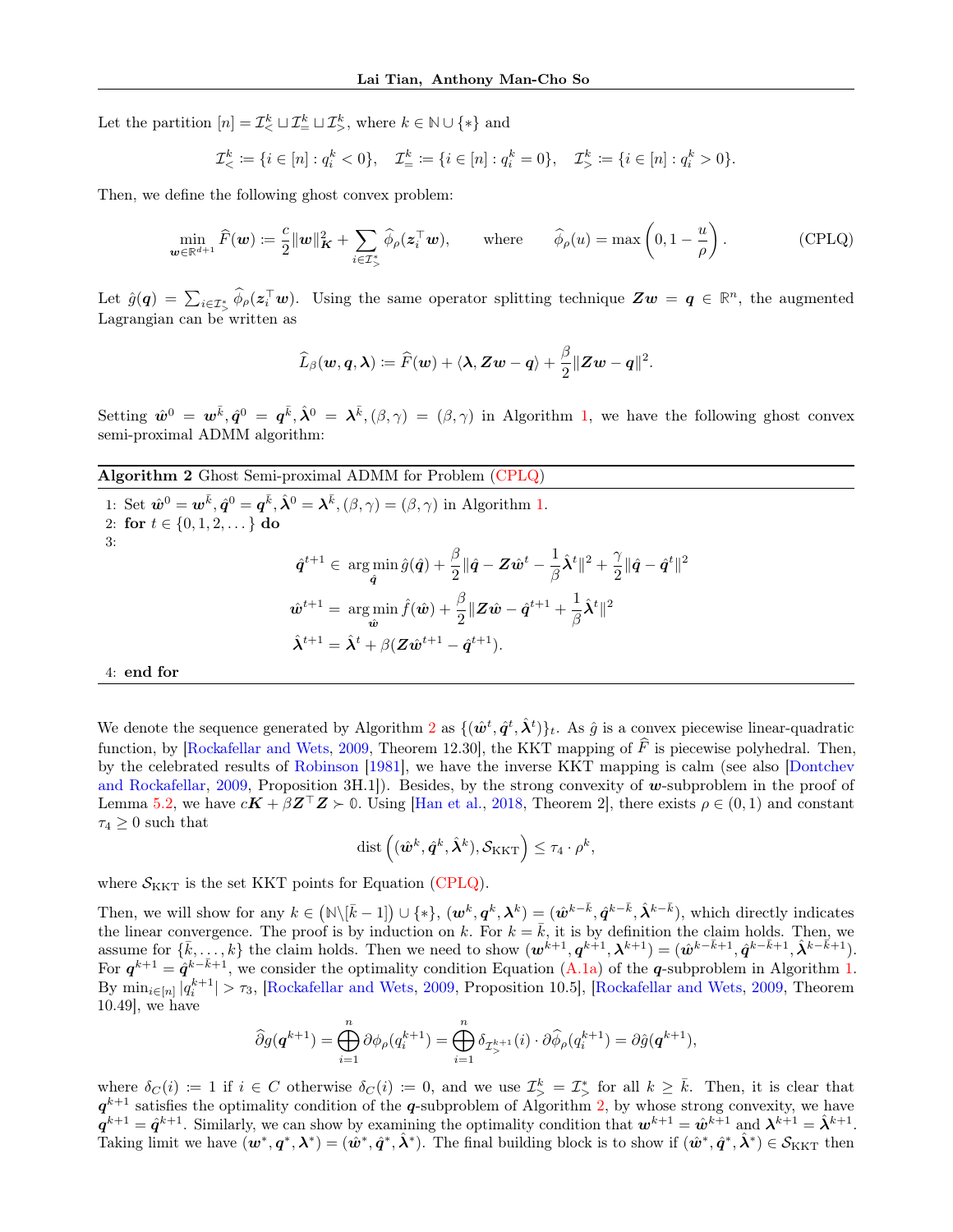$\hat{\mathbf{w}}^* \in \mathcal{S}_{\mathrm{d}}$ , which indicates dist  $(\hat{\mathbf{w}}^k, \mathcal{S}_{\mathrm{d}}) \leq \mathrm{dist}(\hat{\mathbf{w}}^k, \Pi_1(\mathcal{S}_{\mathrm{KKT}})) \leq \mathrm{dist}((\hat{\mathbf{w}}^k, \hat{\mathbf{q}}^k, \hat{\boldsymbol{\lambda}}^k), \mathcal{S}_{\mathrm{KKT}})$ . To this end, for any KKT point  $(\hat{\mathbf{w}}^*, \hat{\mathbf{q}}^*, \hat{\boldsymbol{\lambda}}^*)$ , we write down the KKT system of Problem [\(CPLQ\)](#page-18-0) as

$$
\left\{ \begin{array}{ccl} 0 &=& cK\hat w^* + Z^\top \hat \lambda^*, \\ 0 &\in& -\hat \lambda^* + \partial \hat g(\hat q^*), \\ 0 & = & Z\hat w^* - \hat q^*. \end{array} \right.
$$

Then we have  $0 \in c\mathbf{K}\hat{\boldsymbol{w}}^* + \mathbf{Z}^\top \partial \hat{g}(\mathbf{Z}\hat{\boldsymbol{w}}^*)$ , where  $\hat{g}$  is convex. Therefore, the claim follows from  $\min_{i \in [n]} |q_i^*| > \tau_3$ , [\[Rockafellar and Wets,](#page-10-0) [2009,](#page-10-0) Proposition 10.5], [\[Rockafellar and Wets,](#page-10-0) [2009,](#page-10-0) Theorem 10.49], which implies  $\widehat{\partial}g(\mathbf{Z}\hat{\boldsymbol{w}}^*) = \widehat{\partial}g(\hat{\boldsymbol{q}}^*) = \partial\hat{g}(\mathbf{Z}\hat{\boldsymbol{w}}^*)$ . Thus we have  $\hat{\boldsymbol{w}}^* \in \mathcal{S}_{d}$ , which completes the proof.  $\Box$ 

# <span id="page-19-0"></span>D More Example

**Counterexample.** Let  $d = 1, n = 6, c = 1, \rho = 1$ . We consider the following data points multiset:

$$
\mathbb{S} := \left\{ (x_i, y_i) : i \in [n] \right\} = \left\{ (1, +1), (1, +1), (-1, -1), (-1, -1), (0, +1), (0, -1) \right\} \subseteq \mathbb{R}^d \times \{+1, -1\}.
$$

We claim that  $w = \begin{bmatrix} 1 \\ 0 \end{bmatrix}$ 0 is a global minimizer for Problem  $(3.1)$  on  $\{(x_i, y_i) : i \in [n]\}.$  However, w does not satisfy the condition in [\[Suzumura et al.,](#page-10-4) [2017,](#page-10-4) Theorem 4]. For the proof, we reorganized the data points into

$$
\boldsymbol{X} = \begin{bmatrix} 1 \\ 1 \\ -1 \\ 0 \\ 0 \end{bmatrix}, \qquad \boldsymbol{Z} = \begin{bmatrix} 1 & 1 \\ 1 & 1 \\ 1 & -1 \\ 1 & -1 \\ 0 & 1 \\ 0 & -1 \end{bmatrix}, \qquad \text{with } \text{rank}(\boldsymbol{Z}) = d + 1 = 2 < n.
$$

Let  $\phi_1(t) = \min\{1, \max\{1 - t, 0\}\}\$ . Then, Problem  $(1.1)$  on  $\Im$  reads

$$
\nu := \min_{\theta \in \mathbb{R}, b \in \mathbb{R}} f(\theta, b) := \frac{\theta^2}{2} + 2\phi_1(\theta + b) + 2\phi_1(\theta - b) + \phi_1(b) + \phi_1(-b).
$$
 (CE)

To get an optimizer of Problem [\(CE\)](#page-19-1), we consider the following 5 cases:

$$
\bullet \;\; b=0
$$

\n- $$
\phi = 0
$$
:  $\nu_1 := \inf_{\theta} f(\theta, b) = 6$ .
\n- $\phi \neq 0$ :  $\nu_2 := \inf_{\theta} f(\theta, b) = 2 + \left( \inf_{\theta} \frac{\theta^2}{2} + 4\phi_1(\theta) \right) = \frac{5}{2}$  when  $\theta = 1$ .
\n

$$
\bullet \, b \neq 0
$$

 $\circ$   $|\theta| = |b|$ : by symmetry of b, we assume  $\theta = b$ . Then, Problem [\(CE\)](#page-19-1) can be rewritten as

<span id="page-19-1"></span>
$$
\min_{b \neq 0} \frac{b^2}{2} + 2\phi_1(2b) + 2 + \phi_1(b) + \phi_1(-b).
$$

By monotonicity of  $\phi_1$ , we can assume  $b > 0$ . Let the convex hinge loss be  $h(t) = \max\{1 - t, 0\}$ . Then, we get the following convex reformulation

$$
\nu_3 \coloneqq \frac{7}{2} = \inf_{b > 0} \frac{b^2}{2} + 2h(2b) + 2 + h(b) + 1.
$$

 $\circ$   $|\theta| \neq |b|$ : by monotonicity of g and symmetry of b, we assume  $w \geq 0$  and  $b > 0$ .  $\star$   $|\theta| > |b|$ :

$$
\nu_4 := \frac{5}{2} = \inf_{\theta \ge 0, b > 0} \frac{\theta^2}{2} + 2h(\theta + b) + 2h(\theta - b) + h(b) + 1.
$$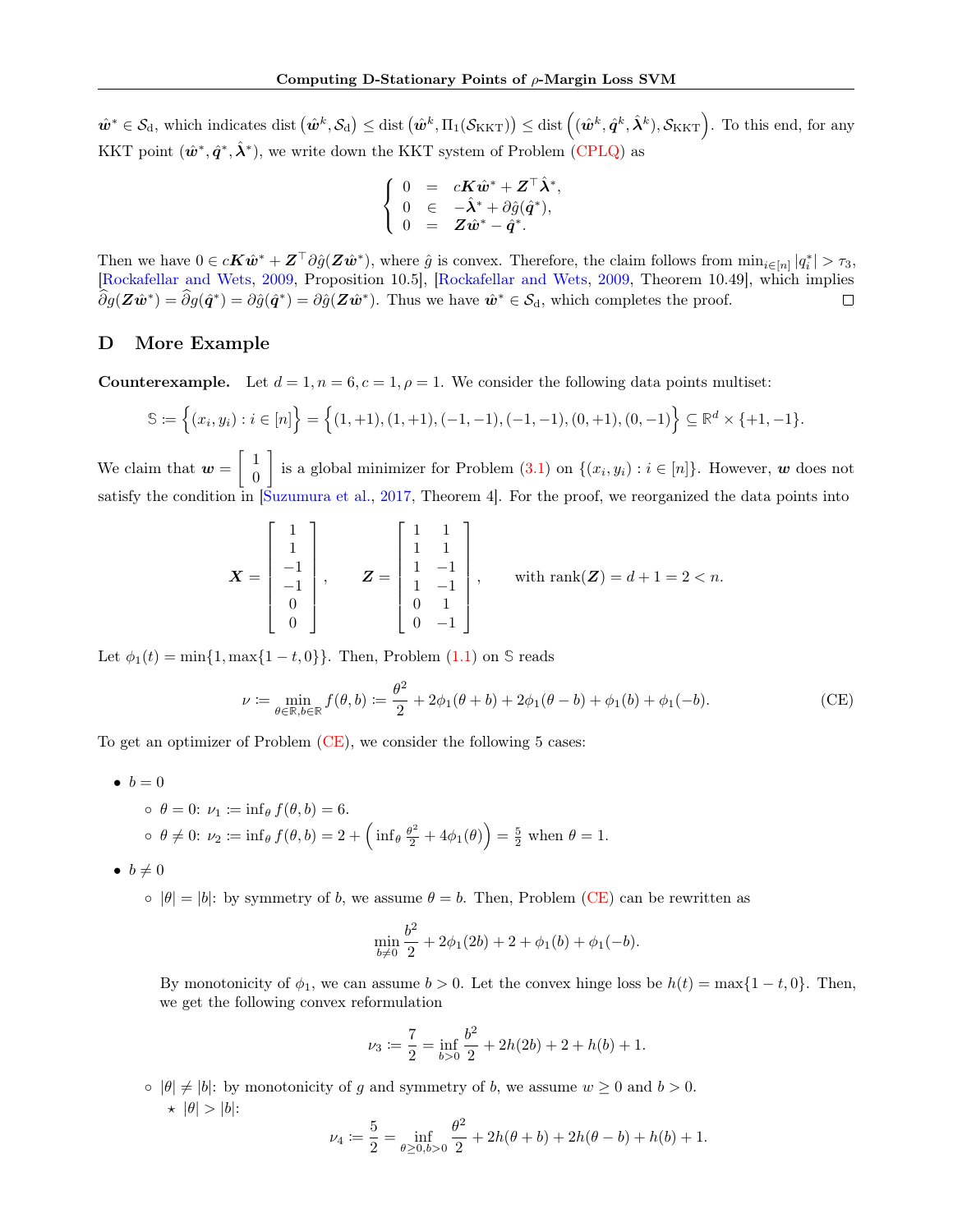$\star$   $|\theta|$  <  $|b|$ :

$$
\nu_5 := 3 = \inf_{\theta \ge 0, b > 0} \frac{\theta^2}{2} + 2h(\theta + b) + 2 + h(b) + 1.
$$

In summary, we claim  $\theta^* = 1, b^* = 0$  is an optimal solution of Problem [\(CE\)](#page-19-1) as  $f(1,0) = \frac{5}{2} = \min{\{\nu_i\}}_{[5]} \leq \nu$ . In that case, let  $q \coloneqq y \mathbb{1}_d \odot (X \theta^* - b^* y) = [1 \ 1 \ 1 \ 1 \ 0 \ 0]^\top$ . On the other hand, in [\[Suzumura et al.,](#page-10-4) [2017,](#page-10-4) Theorem 4], the KKT-type condition requires  $q_i \neq 0$  for all  $i \in [n]$ , which is not satisfied by a global minimizer  $\theta^* = 1, b^* = 0$ . Thus, [\[Suzumura et al.,](#page-10-4) [2017,](#page-10-4) Theorem 4] is not necessary. Besides, we note that above example provide an explicit case that if  $Z$  is not surjective, then the dual characterization in Proposition [3.2](#page-3-2) may not hold. In the language of variational analysis, that is because  $0 \in \hat{\partial}(f(\mathbf{Z} \cdot))(\mathbf{w}^*)$  whereas  $\hat{\partial}(f)(\mathbf{Z}\mathbf{w}^*) = \emptyset$ .

# <span id="page-20-1"></span>E DCA-SpADMM Hybrid Algorithm

The hybrid method (Algorithm [3\)](#page-20-0) runs DCA until convergence and then starts SpADMM from that DC-critical point. The detailed hybrid scheme can be summarized as follows:

<span id="page-20-0"></span>Algorithm 3 Hybrid Semi-proximal ADMM and DCA for Problem [\(3.1\)](#page-3-1)

**Input:**  $\mathbf{Z} \in \mathbb{R}^{(d+1)\times n}$ ,  $\mathbf{w}^0$ , choose  $\gamma > 0$ ,  $c > 0$  and  $\beta > 1 + \max\left\{\frac{2\left(1 + \left\|\frac{1}{n}\sum_{i=1}^n x_i\right\|^2\right)}{\alpha \sigma^2}\right\}$  $rac{\sum_{i=1}^{\infty} x_i}{\cos^2}$ ,  $rac{2}{n\sigma^2}, \frac{4}{c n\sigma^4}$  $\big\}$ . 1: Set  $r = 0$ . 2: for all  $k \in \{0, 1, 2, \dots\}$  do  $3: \quad \text{if } r = 0 \text{ then}$  $5: \hspace{1cm} \operatorname{Set} \, \boldsymbol{g}^k = - \frac{1}{\rho} \boldsymbol{Z}^\top \text{sgn} \left( - \frac{1}{\rho} \boldsymbol{Z}^\top \boldsymbol{w}^k \right).$ 6: Compute  $\boldsymbol{w}^{k+1} \in \operatorname*{Arg\,min}_{\boldsymbol{w}}$ c  $\frac{c}{2} ||w||^2_{K} + \sum_{n=1}^{\infty}$  $i=1$  $\max\left(1-\frac{\boldsymbol{z}_i^\top \boldsymbol{w}}{1-\boldsymbol{w}_i^\top\boldsymbol{w}_i}\right)$  $\left(\frac{\boldsymbol{w}}{\rho},0\right)-\boldsymbol{w}^\top \boldsymbol{g}_k.$ 7:  $\qquad \quad \textbf{if} \, \left\| \bm{w}^{k+1} - \bm{w}^{k} \right\| \leq 10^{-5} \, \textbf{then}$ 8: Set  $r = 1, \mathbf{q}^{k+1} = \mathbf{Z}\mathbf{w}^{k+1}, \mathbf{\lambda}^{k+1} = 0.$ 9: end if 10: else  $\boldsymbol{q}^{k+1} \in \argmin_{\boldsymbol{q}} L_\beta(\boldsymbol{w}^k, \boldsymbol{q}, \boldsymbol{\lambda}^k) + \frac{\gamma}{2}\|\boldsymbol{q} - \boldsymbol{q}^k\|^2,$  $\boldsymbol{w}^{k+1} = \argmin_{\boldsymbol{w}} L_\beta(\boldsymbol{w}, \boldsymbol{q}^{k+1}, \boldsymbol{\lambda}^k),$  $\boldsymbol{\lambda}^{k+1} = \boldsymbol{\lambda}^{k} + \beta (\boldsymbol{Z}\boldsymbol{w}^{k+1} - \boldsymbol{q}^{k+1}).$ 11: end if

12: end for